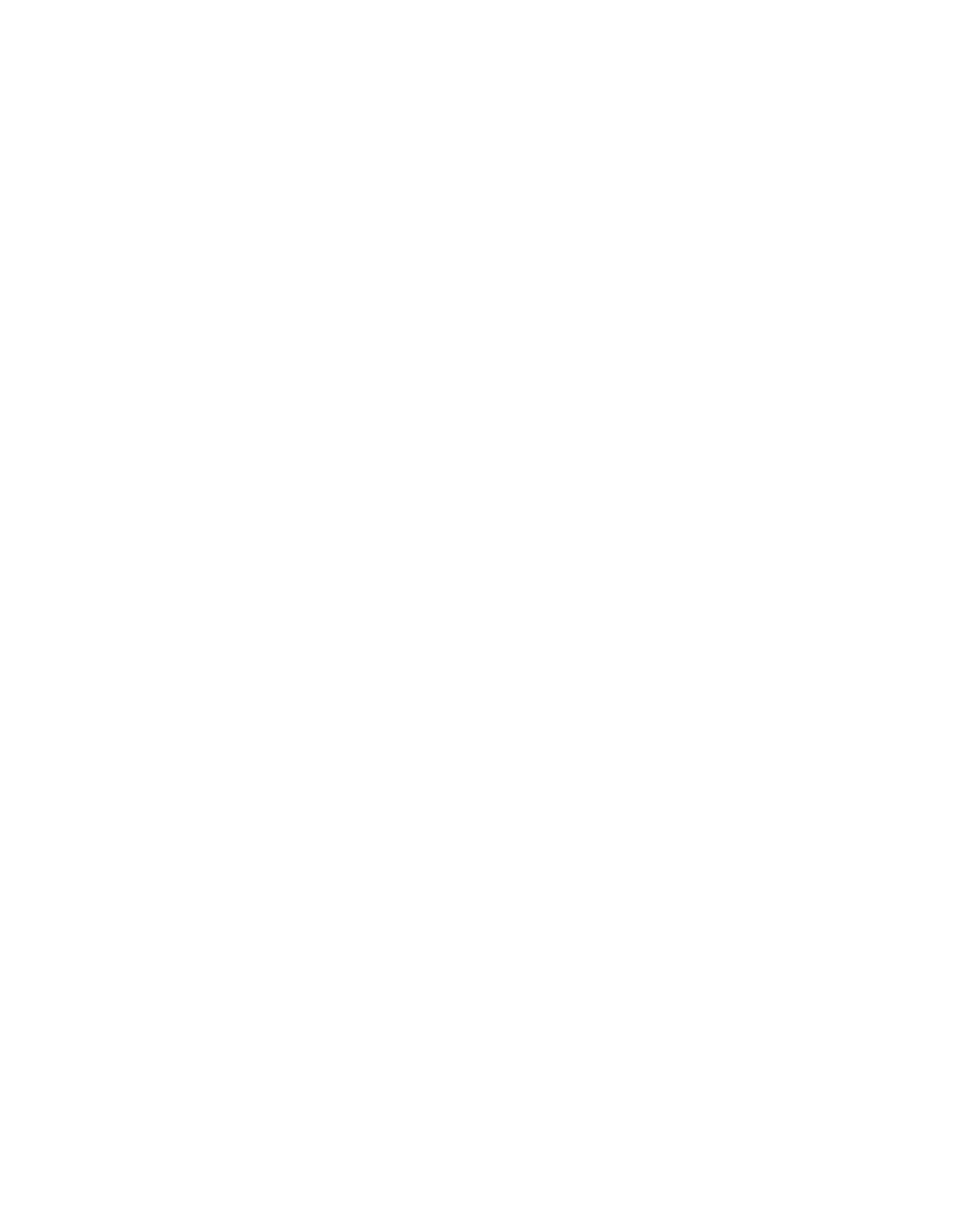## Table of Contents

#### ECC ASSOCIATE OF ARTS IN TEACHING

| The Preliminary Teacher Education Program                               | 1              |
|-------------------------------------------------------------------------|----------------|
| East Central College - Institutional Student Learning Outcomes          | 1              |
| East Central College - Preliminary Teacher Education Department Mission | 1              |
| <b>Conceptual Framework</b>                                             | 1              |
| Program Goal & Outcomes / ISLO Alignment                                | $\overline{2}$ |
| <b>Student Dispositions</b>                                             | 3              |
| <b>Student Responsibilities</b>                                         | 3              |
| <b>Academic Advising</b>                                                | 3              |
| Registration                                                            | 4              |
| Academic Load                                                           | $\overline{4}$ |
| <b>Falcon Mail/Email Accounts</b>                                       | 4              |
| <b>Withdrawal From Courses</b>                                          | 4              |
| Attendance Policy and Late Work Policy                                  | 4              |
| <b>Transfer of Associate of Arts Degree</b>                             | 5              |
| Portfolio                                                               | 5              |
| <b>AAT Program Capstone</b>                                             | 5              |
| Method of Student Evaluation                                            | 5              |
| GPA Requirements from DESE's Certification Application                  | 5              |
| Grading Policies – Education Class Grade Minimum                        | 5              |
| <b>Education Course Transfer to ECC</b>                                 | 6              |
| <b>Grade Probation</b>                                                  | 6              |
| <b>Incomplete Coursework</b>                                            | 6              |
| <b>AAT</b> Reinstatement                                                | 6              |
| <b>ECC FIELD EXPERIENCE GUIDELINES</b>                                  |                |
| Field Experience and Observation Guidelines                             | 7              |
| <b>AAT Courses Requiring Field Placement</b>                            | 7              |
| <b>Field Experience Placement Policy</b>                                | 8              |
| <b>Placement Sites</b>                                                  | 9              |
| <b>Placement Procedure</b>                                              | 9              |
| Social Media Guidelines                                                 | 10             |
| Diversity in Field Experiences                                          | 10             |
| <b>Field Placement Dress Code</b>                                       | 10             |
| Code of Ethics                                                          | 11             |
|                                                                         |                |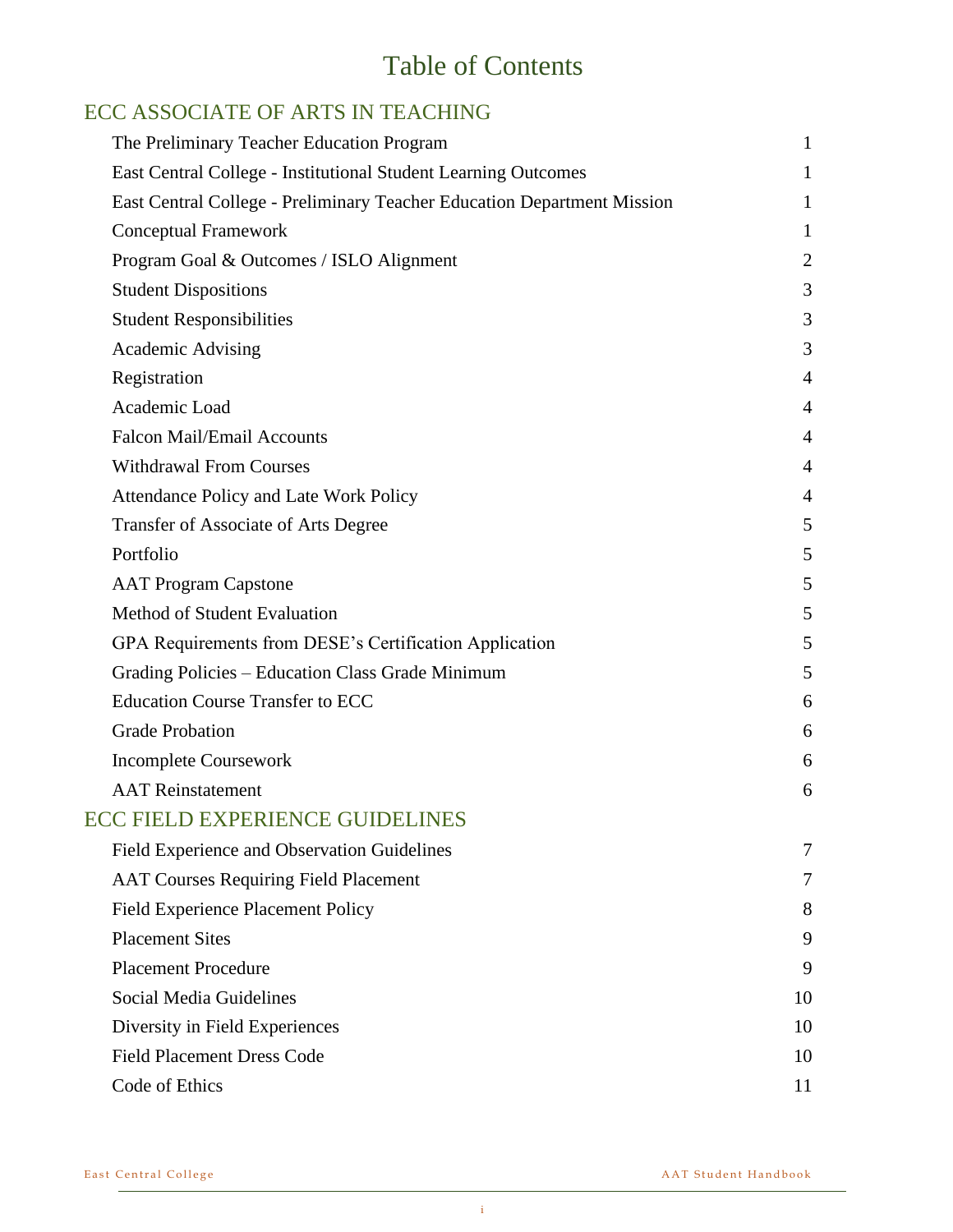| <b>Electronic Device Policy</b>                                | 11        |
|----------------------------------------------------------------|-----------|
| <b>Student Liability Insurance Information</b>                 | 11        |
| <b>Tuberculosis Testing</b>                                    | 11        |
| <b>ECC Field Experience Goals</b>                              | 12        |
| <b>ECC Cooperating Local School Districts</b>                  | 13        |
| <b>STUDENT RESOURCES</b>                                       | 14        |
| <b>Online Education Resources</b>                              | 14        |
| <b>Student Award Opportunities</b>                             | 14        |
| <b>Instructor References</b>                                   | 14        |
| <b>Digital Course Capture</b>                                  | 14        |
| <b>Updating Background Check</b>                               | 14        |
| <b>Updating Contact Information</b>                            | 14        |
| <b>Coursework From Other Institutions</b>                      | 15        |
| FREQUENTLY ASKED QUESTIONS                                     | 16        |
| SUPPLEMENTAL READING LIST FOR EDUCATION MAJORS                 |           |
| <b>Educational Titles</b>                                      | 17-19     |
| <b>FORMS/INFORMATION FOR FIELD EXPERIENCES</b>                 |           |
| <b>Transfer Assignment</b>                                     | 19        |
| THE ROLE OF THE COOPERATING TEACHER                            |           |
| Introductory Letter to Administration and Cooperating Teachers | 20        |
| Pre-arrival Preparations                                       | 20        |
| Helping the East Central Student Get Started                   | 20        |
| Observing the ECC Student Interact With Students               | 20        |
| Activities Related to Classroom Teaching                       | 21        |
| <b>Field Experience Evaluation</b>                             | 21        |
| <b>Assessment Requirements</b>                                 | 21        |
| FIELD EXPERIENCE INFORMATION FOR SCHOOLS                       | $23 - 25$ |
| <b>FIELD EXPERIENCE LOG</b>                                    | 26        |
| AAT STUDENT HANDBOOK SIGNED RELEASE                            | 27        |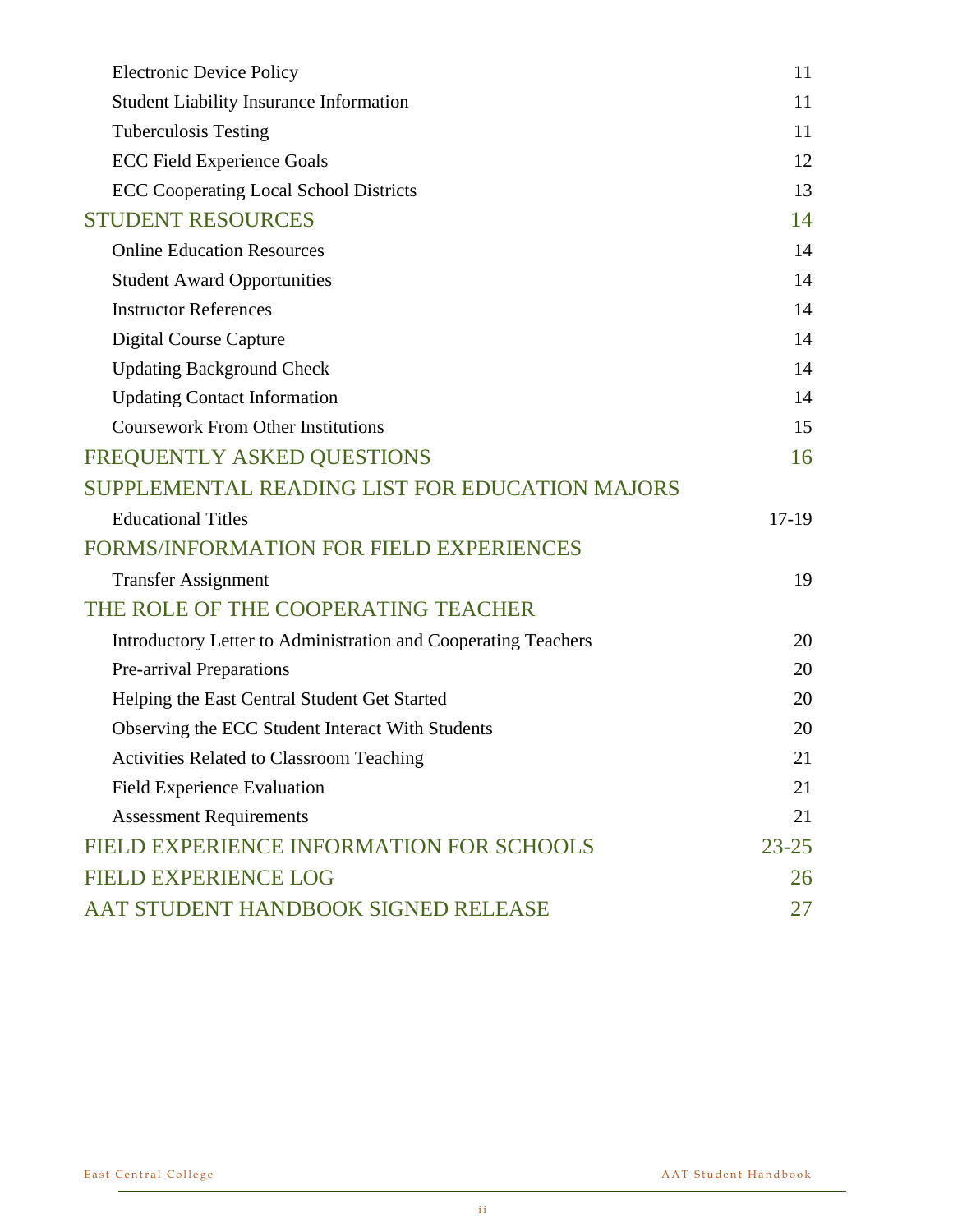## ECC ASSOCIATE OF ARTS IN TEACHING

#### **The Preliminary Teacher Education Program**

The Associate of Arts in Teaching (AAT) is a two-year transfer degree designed to introduce students to the profession of teaching. The degree program will focus on the *Missouri Initial Professional Education Competencies (MIPEC/ Missouri Teaching Standards)* and will offer foundational knowledge for students who are interested in Early Childhood Education, Elementary Education, Middle School Education, Secondary Education, or Special Education.

#### **East Central College - Institutional Student Learning Outcomes**

- Critical Thinking: Students will be able to integrate knowledge for creating solutions to novel challenges.
- Communication: Students will be able to effectively express ideas and exchange knowledge in multiple ways.
- Social Responsibility: Students will demonstrate an understanding of social responsibility.
- Personal and Professional Development: Students will take responsibility for their personal and professional development.

#### **East Central College Preliminary Teacher Education Department Mission**

The mission of the Education Department of East Central College is to be a teaching and learning community committed to providing educational experiences in partnership with the learning community that prepares students with the knowledge base and specialized skills to become an effective practitioner.

#### **Conceptual Framework**

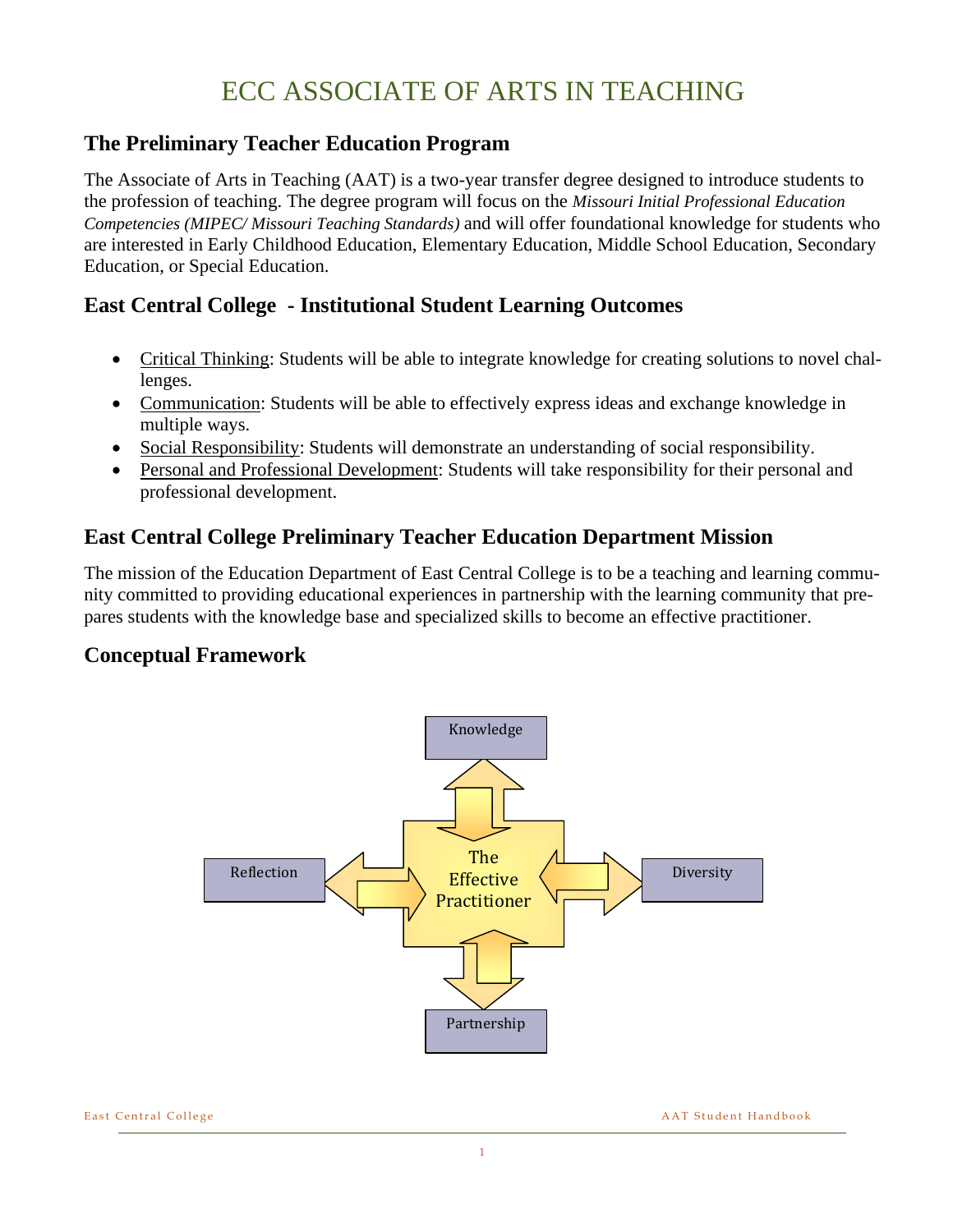#### **Program Goal & Outcomes**

It is understood that all students at East Central College are being evaluated utilizing the ISLOs. These are the outcomes that are specific to the students within the programs specific to the Education Department:

- 1. Foster relationships with school colleagues, parents, and educational partners in the larger community to support student growth.
- 2. Recognize the use of a variety of instructional strategies to encourage students' development of critical thinking, problem solving, and performance skills.
- 3. Identify the effective use of classroom and behavior management to meet the needs of diverse learners.
- 4. Recognize the use of formal and informal assessment strategies to evaluate and ensure the continuous intellectual, social and physical development of the learner.
- 5. Reflect upon how  $PK 12$  students learn and develop through the construction of learning opportunities that support the intellectual, social, and personal development of all students.
- 6. Recognize the importance of a curriculum based upon student, district, state, national performance standards.

|   | Program Outcome Courses Introduced                   | Courses w/ Assessment Linked       |
|---|------------------------------------------------------|------------------------------------|
|   | $\vert$ COL 101 – E, EDU 201, EDU                    | EDU 212, EDU 241, EDU 244, EDU 290 |
|   | 212, EDU 203                                         |                                    |
|   | EDU 212, EDU 213, EDU 241 EDU 241, EDU 290           |                                    |
|   | EDU 201, EDU 212                                     | EDU 241, EDU 290                   |
| 4 | EDU 201, EDU 203, EDU 212, EDU 241, EDU 244, EDU 290 |                                    |
|   | <b>EDU 241</b>                                       |                                    |
|   | EDU 201, EDU 203                                     | EDU 241, EDU 290                   |
| 6 | EDU 201, EDU 212, EDU 241 EDU 203, EDU 241, EDU 290  |                                    |

#### Alignment table:

**ISLO Alignment can be found[: HERE](https://bit.ly/36iE1wm)**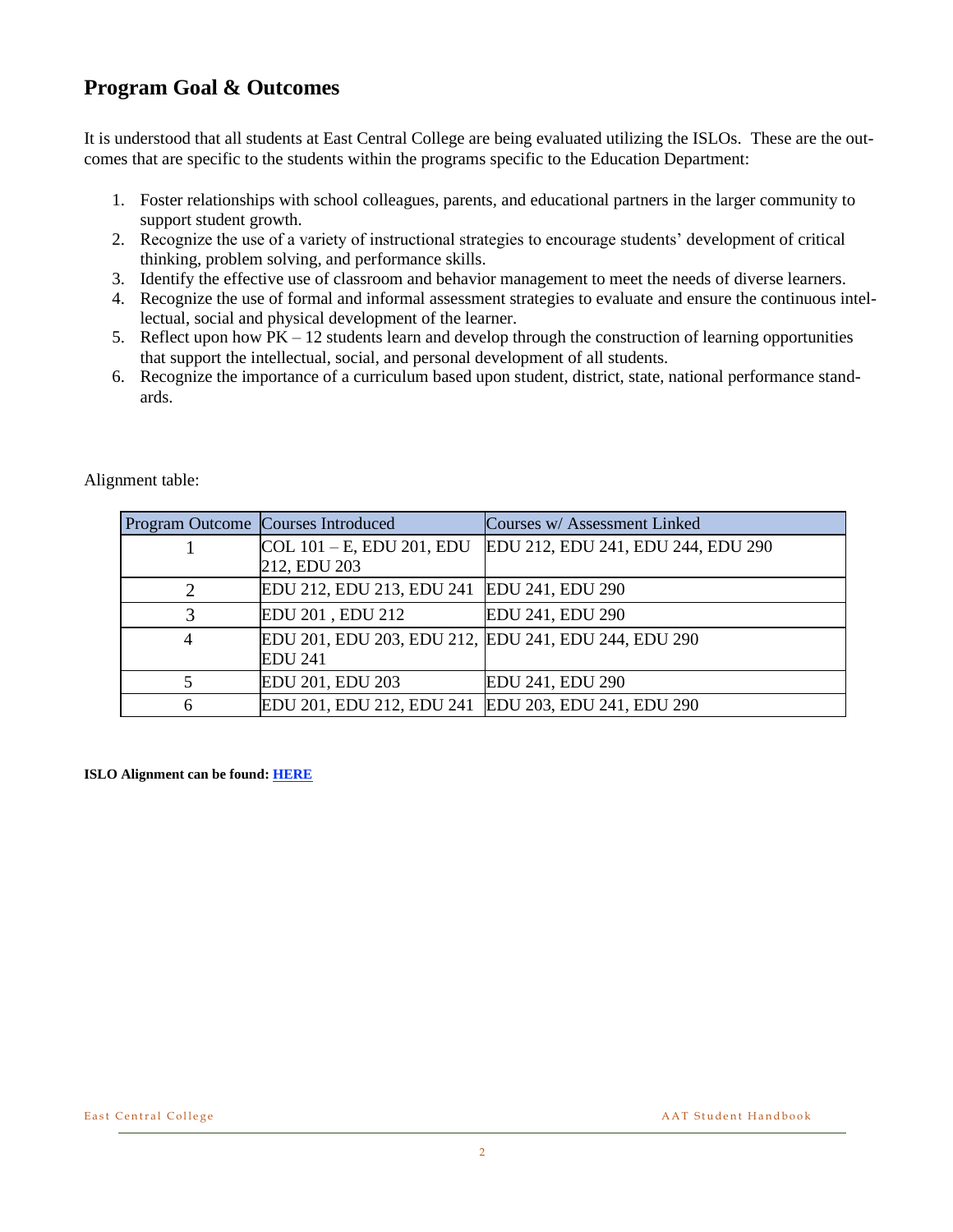#### **Student Dispositions**

#### **(https://ccsso.org/sites/default/files/2017-11/InTASC\_Model\_Core\_Teaching\_Standards\_2011.pdf)**

The following dispositions have been modified from the InTASC Critical Dispositions for Educators. (https://ccsso.org/sites/default/files/2017-11/InTASC\_Model\_Core\_Teaching\_Standards\_2011.pdf)

- 1. The aspiring teacher values the input and contributions of families, colleagues, and other professionals in understanding each student's development. (InTASC 1.k)
- 2. The aspiring teacher believes that all children can learn at high levels and persists in helping all children reach their full potential. (InTASC 2.l)
- 3. The aspiring teacher respects students as individuals with differing personal and family backgrounds and various skills, abilities, perspectives, talents, and interests. (InTASC 2.m)
- 4. The aspiring teacher makes students feel valued and helps them learn to value each other. (InTASC 2.n)
- 5. The aspiring teacher values the role of students in promoting each other's learning and recognizes the importance of peer relationships in establishing a climate of learning. (InTASC 3.o)
- 6. The aspiring teacher is a thoughtful and responsive listener and observer. (InTASC 3.r)
- 7. The aspiring teacher appreciates multiple perspectives within the discipline and facilitates students' critical analysis of these perspectives. (InTASC 4.p)
- 8. The aspiring teacher recognizes the potential of bias in his/her representation of the discipline and seeks to appropriately address problems of bias. (InTASC 4.q)
- 9. The aspiring teacher respects diverse social and cultural perspectives and values them as a source for learning. (InTASC 5.g)
- 10. The aspiring teacher is committed to engaging students actively in assessment processes and in reviewing their own progress and learning. (InTASC 6.q)
- 11. The aspiring teacher is committed to exploring how the use of new and emerging technologies can support and promote student learning. (InTASC 8.r)
- 12. The aspiring teacher values flexibility and reciprocity in the teaching process as necessary for adapting instruction to student responses, ideas, and needs. (InTASC 8.s)
- 13. The aspiring teacher sees him/herself as a learner, continuously seeking opportunities for professional growth. (InTASC 9.k)

#### **Student Responsibilities**

This AAT Field Experience Handbook contains essential information for the pre-service teacher. The Associates of Arts in Teaching student is responsible for reading and following all policies and procedures contained in this handbook for each academic semester. Although most information will be covered through instruction in education courses, students are responsible for seeking clarification for any information that is unclear.

East Central College Department of Education is committed to following the guidelines established by the Missouri Department of Elementary and Secondary Education. Therefore, the Department of Education reserves the right to modify existing policies and procedures to continue to follow any new guidelines. Revised information may be found at <http://www.eastcentral.edu/social-sciences/education/>

#### **Academic Advising**

Prior to registering for classes, each semester the AAT student must make an appointment with an advisor. Walk-in advising is discouraged. Students may arrange for an advising appointment through their Moodle login / Education Advising Appointments.

East Central College **East Central College** A A T Student Handbook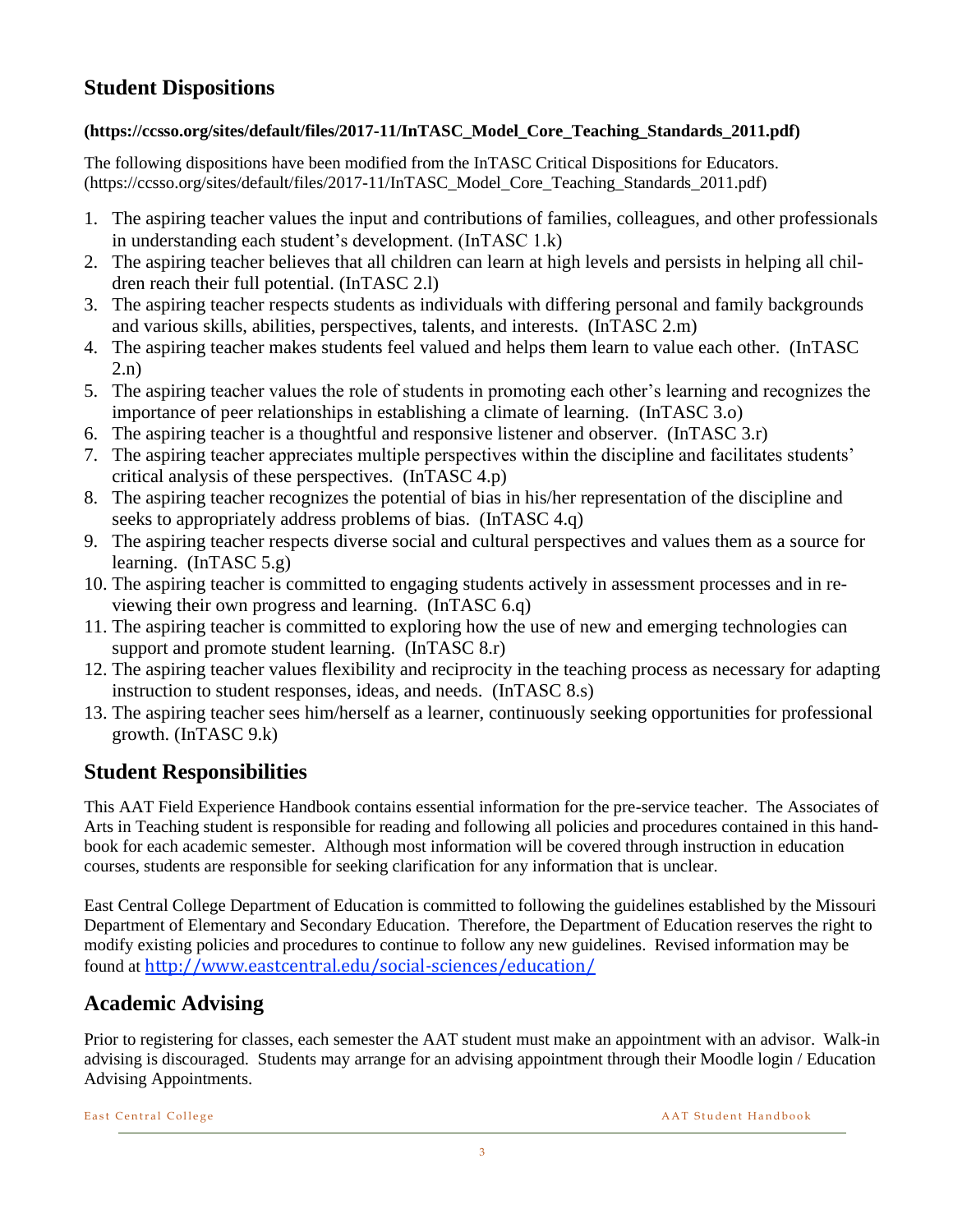#### **Registration**

After meeting with an education advisor, students will be released to register for courses online when the registration window opens. Students may plan their upcoming semester schedule in advance and save it in the Registration section of their eCentral account. A copy of the advisement will be kept on file in the education office as evidence of the advisement.

#### **Academic Load**

With approval from their education advisor, AAT students may register for up to 18 hours of credit per fall/spring semester and 9 credit hours for the summer semester.

#### **Falcon Mail/Email Accounts**

East Central College AAT students are encouraged to check their Falcon email on a daily basis for important updates. Falcon email can be forwarded to a personal email account. East Central College, Instructor, Moodle, Registration, and Foliotek updates and messages are sent to student email accounts. The student is responsible for frequently checking their email account for messages.

All students must use their Falcon email address when contacting instructors and cooperating teachers/principals. If students experience difficulty contacting their cooperating teacher because of email complications, the student is responsible to inform the Field Experience Coordinator immediately so communication may be established.

Nonprofessional email addresses (hotchick@hotmail) may not be used in communication with East Central instructors or Cooperating Teacher/Principal emails.

#### **Withdrawal from Courses**

Should a student have to suspend a field experience commitment once placement is made, students will receive an **"F"** for the course. Once a placement is made, students may not receive an "I" for Incomplete or Withdraw from the course.

#### **Attendance Policy and Late Work Policy**

Attendance is required for successful completion of the course. You must be in class to complete assignments and contribute to classroom discussions.

- According to ECC Policy, students may be considered excessively absent and therefore be dropped after missing *more than one week of class*. Therefore, after three absences, a student cannot pass this class and your instructor may drop you from the course.
- Students must arrive to class on time and should not leave class early  $-$  either may result in being considered absent.
- · If a student misses two classes, the instructor may drop the final grade a complete letter grade.
- For each two days that a student is late to class or leaves early s/he will be marked absent once (three minutes after the beginning of class is considered late).
- Students are responsible for the material covered in class and the assigned homework on the days they are absent. Students are expected to *partner with another classmate* for an update on missed material.
- All students are responsible for completing all assignments by the assigned due dates. Late assignments will be downgraded **one letter grade for each day** they are late unless previous arrangements were made to extend a due date. Papers turned in more than one week late will not be evaluated.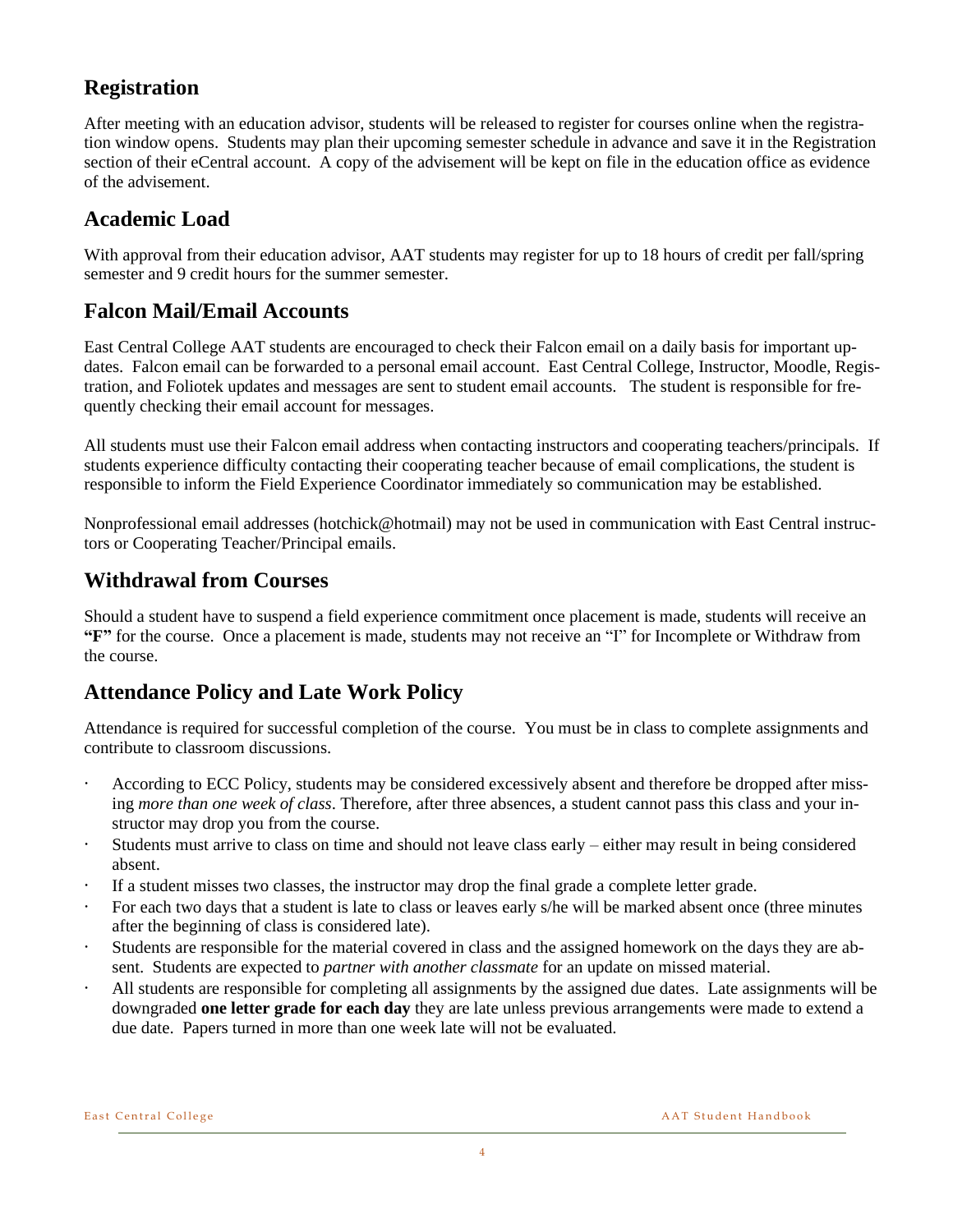#### **Transfer of Associate of Arts Degree**

Students are required to complete a Transfer assignment in their EDU 212 Teaching Professions Course to begin investigating transfer institutions. ECC has transfer information on their website. Students are encouraged to look at three institutions when considering transfer options.

#### **Portfolio**

Each student must maintain a *MIPEC or Missouri Teaching Standards* electronic portfolio in Foliotek. Students will be assigned portions of their portfolio throughout their program of study. Artifacts and reflections with the standard linked to each assignment will be required to successfully complete the AAT Education Capstone course. All education students are to maintain an electronic copy of assignments in their Foliotek account.

Sharing Foliotek login information with other students is strongly discouraged and will be considered cheating by the Faculty of East Central College. An instance of plagiarism may result in a grade of "0" for the assignment and all related assignments (in the case of an essay, all drafts and prewriting would also receive a zero). Students will be reported to the Vice-President of Student Development.

### **AAT Program Capstone**

Each student is required to attend and give a presentation to pass the Capstone course.

#### **Method of Student Evaluation**

1. Semester grades will be based on knowledge of educational concepts and theories and the ability to communicate orally and in writing.

2. Because it is important for teachers to communicate their ideas to colleagues, parents, and administrators effectively, writing clear and error-free English is a priority for education majors. Therefore, your ability to express your knowledge of educational concepts and theories will be assessed through oral presentations and written assignments. Criteria for evaluation will be based on content and mechanics. Integration of information from lectures, readings, discussions, and field experiences will also be taken into consideration.

3. Grades will be determined based on the performance of each of the required activities. Point values will be assigned to each of the written assignments (article summaries, journals, observational and other writing assignments and quizzes).

#### **GPA Requirements from DESE's Certification Application**

The Department of Elementary and Secondary Education (DESE)'s application for state licensure for teaching requires all candidates earn an overall cumulative GPA minimum of 2.75 and a 3.0 in all certification coursework. *'Official transcripts from ALL institutions attended must be provided. Note: a minimum grade point average of 2.75 on a 4.0 scale is required.'* 

### **Grading Policies – Education Class Grade Minimum**

Students must receive a grade of a "C" or better in each of their ED courses & certification coursework. A grade of "D" will require repeating the Field Placement course. A grade of "F" in a Field Placement course will result in dismissal from the Program.

Students may appeal a grade they believe was calculated in error within the term following the term in which the grade was posted. The disposition of all appeals must take place before the last day of the term following the term in which the grade was posted. After that date the grades will be irreversible.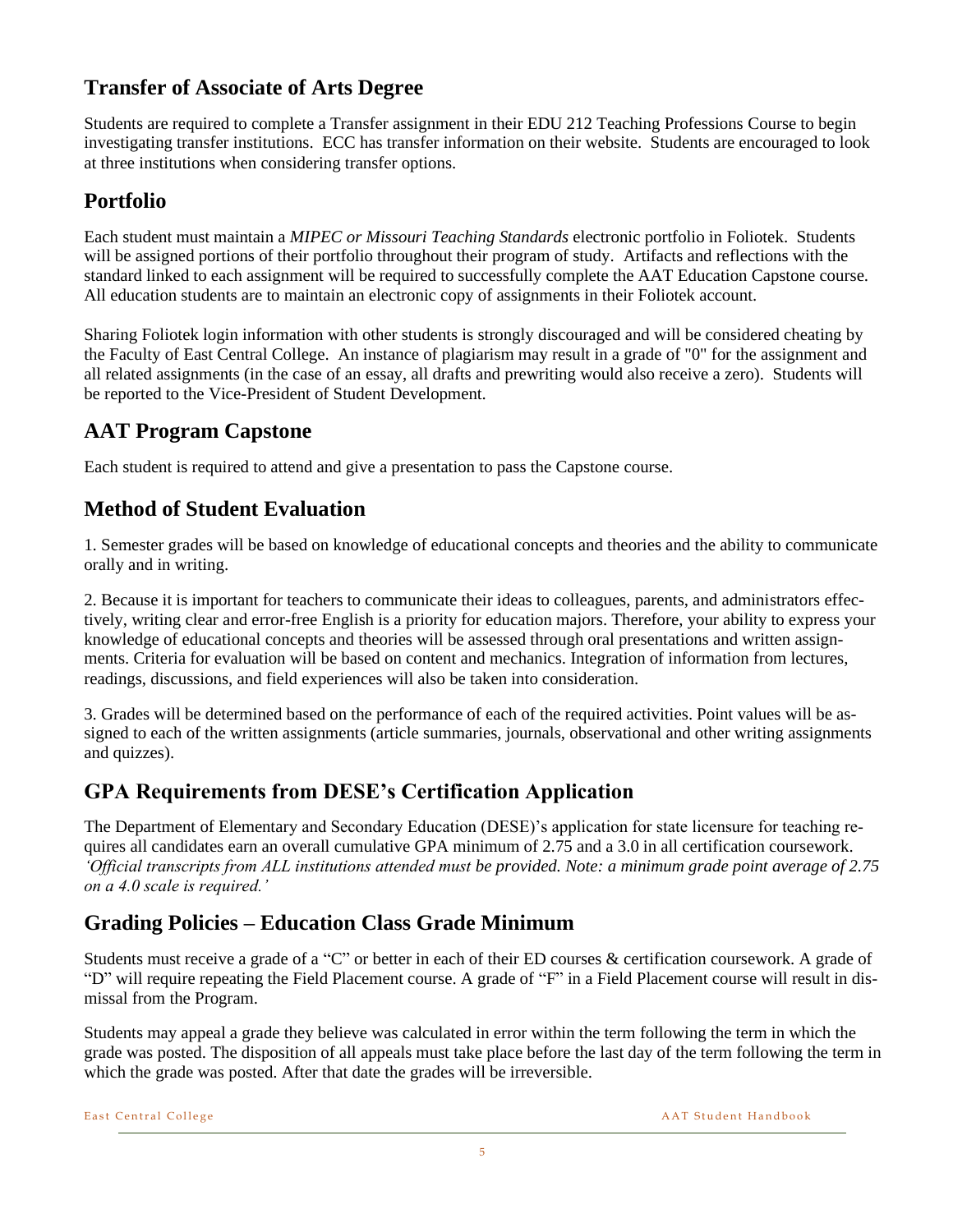#### **Education Course Transfer to ECC**

Education coursework taken more than five years prior to acceptance into ECC's AAT Program must be repeated.

#### **Grade Probation**

If at any time throughout the AAT Program, a student's cumulative Grade Point Average falls to a 2.75 or below, the student will be placed on GPA probation. When a student is on GPA probation, they will not be allowed to take Education courses until their GPA is above a 2.75. After two semesters of probation, students will be dismissed from the program.

#### **Incomplete Coursework**

A grade of "I" (Incomplete) is only given at the end of a semester for failure to pass the MOGEA exam or due to exceptional circumstances beyond the student's control when students have completed 70% of the semester. Such circumstances may include documented illnesses or extreme disruptive personal circumstances. A grade of Incomplete is also appropriate when a Field Placement or Internship did not provide sufficient hours to satisfy requirements. In the case of failing all or a section of the MOGEA exam or Field Placement shortages of hours, all other course work should be completed on time. **To request an Incomplete, the student must complete an official request for an Incomplete Grade Contract and receive the approval of the instructor and the Department Chair.** 

The signed Incomplete Contract will be sent with grade rosters and kept in the student's file. The student is expected to complete the MoGEA or field experience hours before the end of the next semester. When the requirements for the course have been met, the professor will complete the appropriate section of the Contract to change the grade.

An Incomplete grade must be resolved prior to the end of the next term (see catalog deadline dates) otherwise it automatically becomes an "F." In rare circumstances, a request to extend the time needed to resolve an incomplete grade may be submitted to the registrar no later than two weeks before the date the grade is due. Such a request will then be sent to the Vice President of Academic Affairs to be considered for approval. For graduation purposes, students with an "I" in their Capstone course may change their degree program to general studies to earn an Associate of Arts in general studies for transfer purposes.

Students who are unable to successfully pass all sections of the MoGEA in the next term will earn an "F" in Capstone. Students wishing to complete the AAT degree may return to ECC to successfully complete 15 additional credit hours in addition to retaking the Capstone Course to earn the AAT in Education degree.

#### **AAT Reinstatement**

Students are expected to be continuously enrolled in coursework to complete their AAT degree requirements. If circumstances prevent an AAT student from completing a semester of coursework, students may request a program reinstatement status without additional fees.

If an AAT student is absent for more than one semester, the student will be dismissed from the program and will be required to reapply to reenter the program.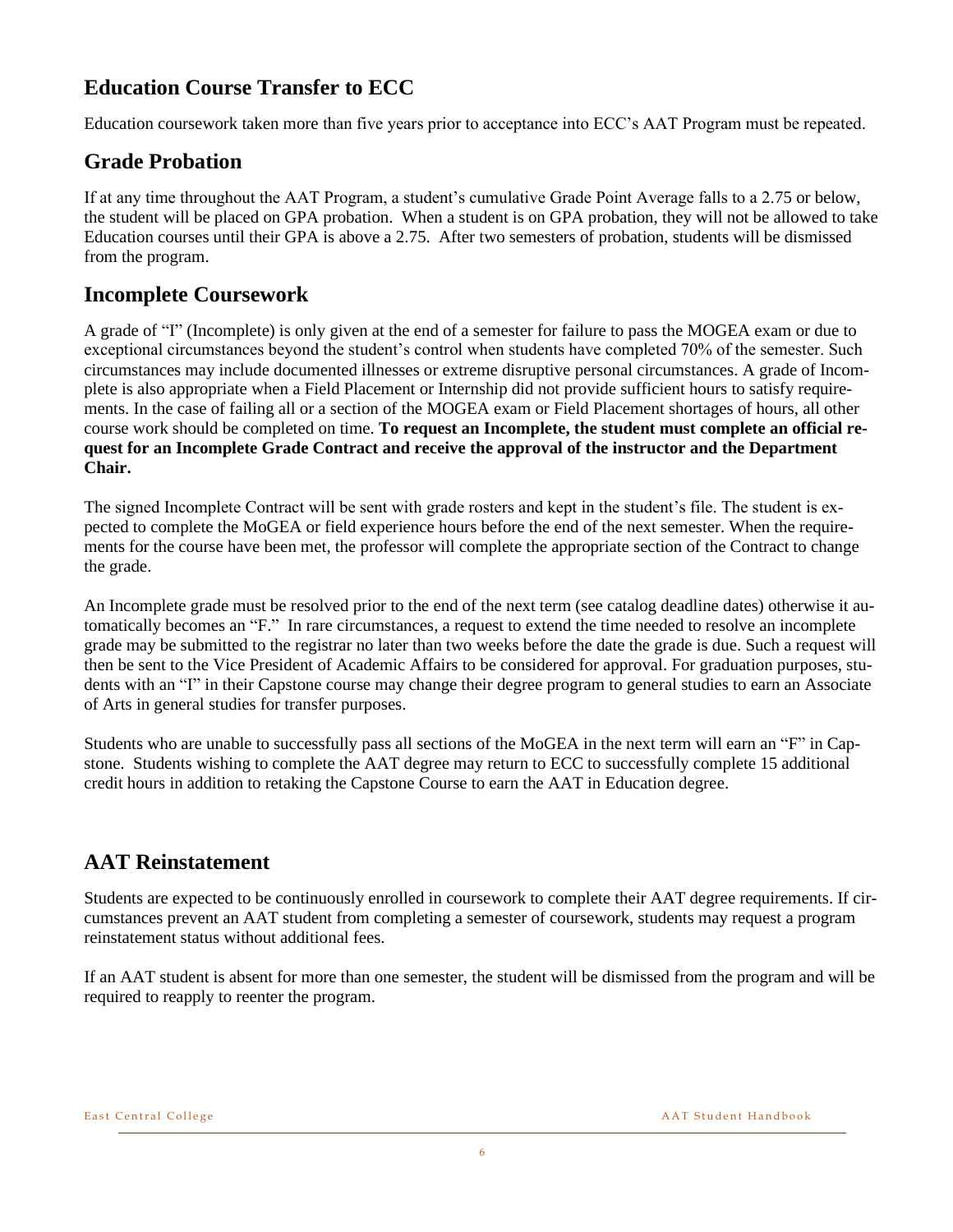## ECC FIELD EXPERIENCE GUIDELINES

#### **Field Experience and Observation Guidelines**

The Educational Placement Department of East Central College serves as the organizational center for communication and data collection related to field experience and observation placements. The Educational Placement Coordinator's purpose is to develop, implement, and study collaborative efforts to improve teaching.

Students in the East Central College AAT program will be required to complete a field experience for education courses. The Field Experience Coordinator will arrange the placements for all experiences.

For each field experience, the education student must submit a Field Experience Request Form stating requested district/school site, day and time availability, previous placement sites, prior education site, an updated Family Care Safety Registry screening, and Proof of Student Liability Insurance through SMSTA membership.

Students are required to keep records of their field experiences (signed log by hosting teacher) and submit original documentation of their field experience at the end of each term through Foliotek and/or a paper copy to the class instructor. Failure to submit a completed log will result in an **F** for the class.

Should a student have to suspend a field experience commitment once placement is made, students will receive an **F** for the course.

Students are expected to act in a professional manner at all times. Students are expected to be present at their Field Placement sites during the hours for which they have been scheduled; be punctual for all scheduled meetings; be prepared to submit all school/district reports and records; and be respectful toward students, parents, staff, and any individuals with whom they have contact maintaining confidentiality of all information. **Failure to follow these expectations may result in dismissal from the Program.** 

**\*COVID Protocols -** ECC Education Students will follow the same protocols in the field that we have on ECC campuses.

#### **AAT Courses requiring Field Placement**

#### **EDU 212 Teaching Profession with Field Experience**

**ECC student** will observe children in two different classroom settings for 2 weeks each. Students will then spend 10 weeks in a classroom setting tutoring/assisting students... ECC students will complete a journal throughout the experience. ECC student will complete a feedback form on the experience.

**The cooperating teacher** will meet with ECC students to review relevant school information and routine for tutoring with any additional information about students' needs. The cooperating teacher will sign the field experience log sheet weekly and assist ECC students to meet the children's needs. The cooperating teacher and site supervisor will complete an evaluation form on the ECC students.

#### **EDU 201 Foundations of Education in a Diverse Society**

**ECC student** will complete twelve (12) hours of field experience. Students will spend 12 hours of service learning at an educational non-profit organization. The goal of this experience is to aid the cooperating teacher in daily duties of the school environment (such as clerical, interacting with children and staff). ECC student will complete a journal throughout the experience.

**The cooperating teacher** will direct the ECC student on responsibilities and sign the field experience log weekly.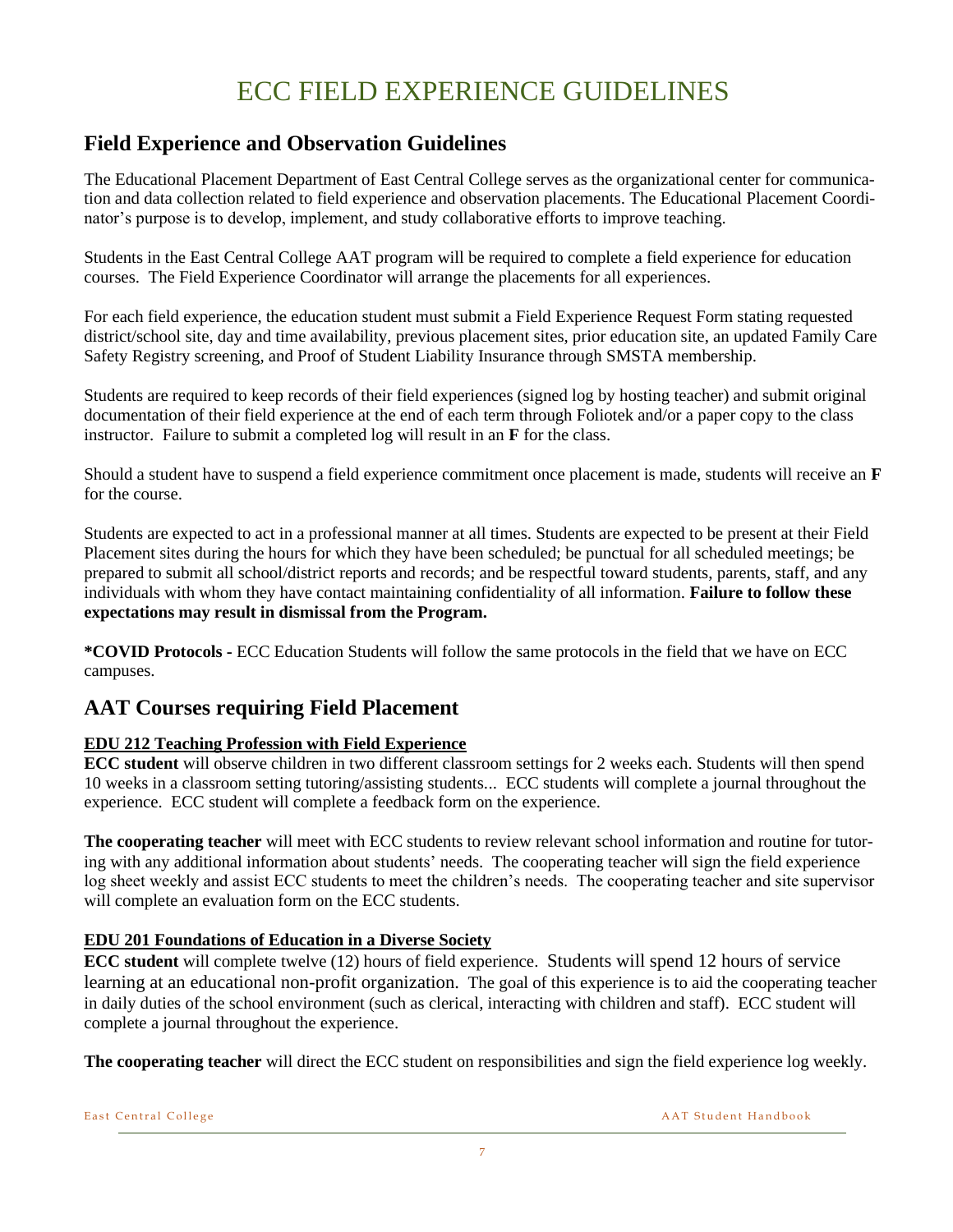#### **EDU 241 - Educational Psychology**

**ECC student** will complete seven (7) hours of observation in at least three (3) visits before teaching the Junior Achievement program to a class during a five or six weeks. For the observation the student will focus on three of the MIPEC standards to increase their knowledge and understanding of teacher education competencies. Students will document a total of 12 hours for this experience.

**The cooperating teacher** will direct the ECC student on responsibilities and sign the field experience log sheet weekly.

EDU241 Educational Psychology students are required to participate in a one-day service learning project (Merit Badge University/Earth Day) during the semester. Dates will be published with course information during enrollment.

#### **Field Experience Placement Policy**

The Educational Placement Coordinator places candidates in field and observation placement sites that are aligned with East Central's Education Development's mission statement under the supervision of a Missouri certified teacher. An East Central Education Department member will periodically visit Field Placement sites. As soon as student begins a field experience, students should e-mail the Field Placement Coordinator with specific information including but not limited to the name of cooperating teacher(s) and scheduled days and times of experience(s).

Each field and observation experience is mapped to the Conceptual Framework and includes performance-based tasks that are assessed using rubrics that include components from state and professional standards.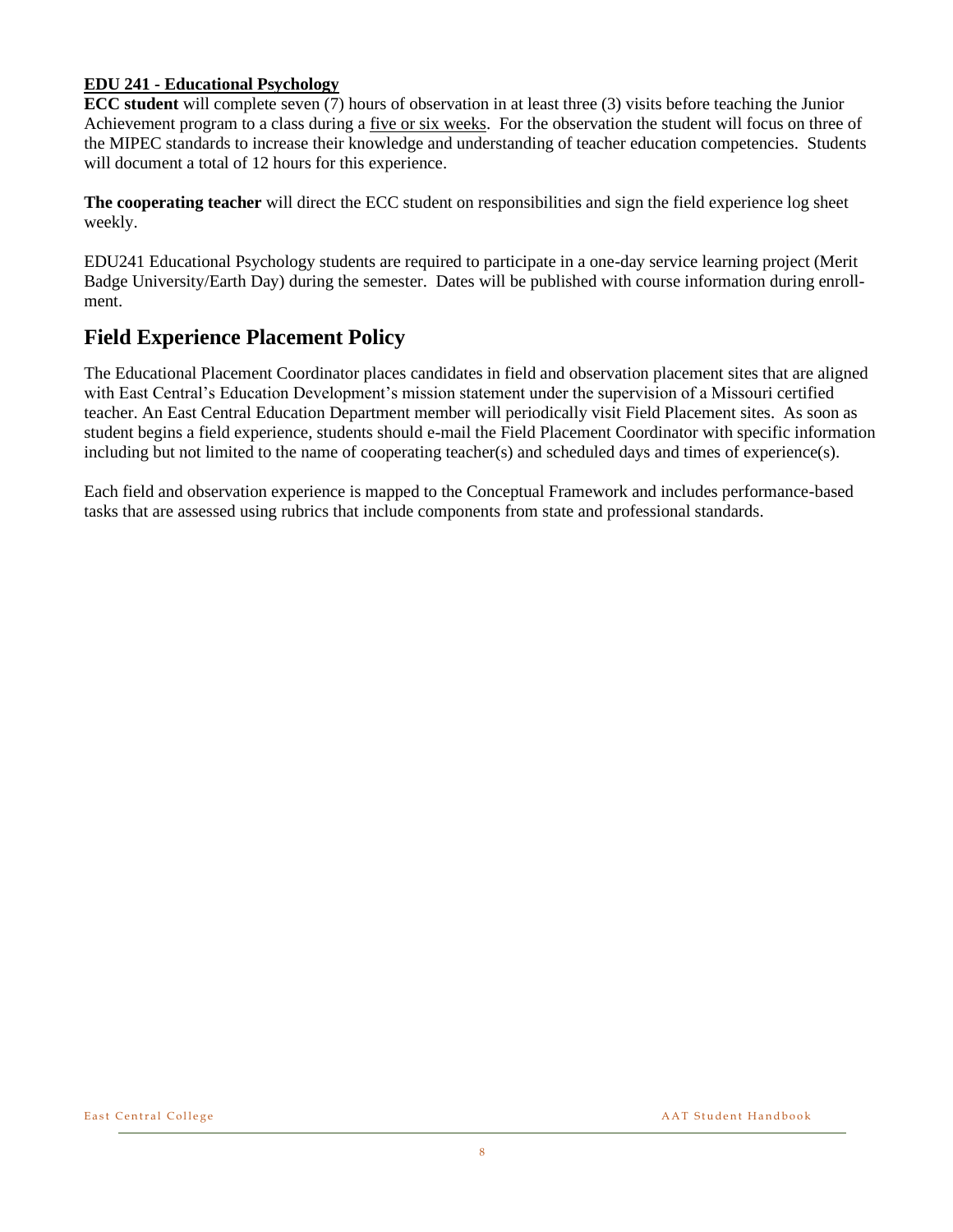#### **Placement Sites**

All field and observation placements are arranged in collaboration with established partners**,** which include numerous neighboring public and private schools.

The placements of all candidates based on various factors, including a candidate's previous placements and experiences, personal/work connections, experience with diverse learners, career aspirations, and strengths and needs of the candidate as determined by the candidate, the college supervisor and/or faculty advisor.

School districts recommend sites based upon a number of factors including effective mentors and diverse student populations.

Students are required to complete their field observations in a minimum of two school districts and three different schools. If the placement does not meet the guidelines, the student needs to communicate with the Education Coordinator (Gregory Stotler, gregory.stotler@eastcentral.edu ).

#### **Placement Procedure**

Field and observation experiences represent a variety of early and ongoing school-based and community-based opportunities, in which candidates work in classroom settings to assist, tutor, instruct, reflect, and analyze under the direction of a certified teacher.

Candidates complete a Field and Observation Experience Request Form, allowing candidates to update each term. The data collected is used to track placements to ensure candidates have access to a variety of urban, suburban and/or rural settings and experiences with student populations diverse in cultural, economic, linguistic and special needs. All placements must be made by the Field Experience Placement Coordinator. Students may not arrange their own placements.

East Central College has formed a variety of partnerships to serve ECC's students. Elementary, middle, and high schools have been designated as Early Professional Experience Sites, which allow candidates a first look at the teaching profession in an effective learning community.

East Central College has a number of designated partner schools in which candidates and school personnel have on going and job embedded school and college support. The district and school leadership work together to place candidates with educators in these schools.

East Central College officially requests placements by contacting a designated administrator at each district-approved site. The request may specify a particular educator(s) or ask for an administrator recommendation using agreed upon selection criteria. A brief description and purpose of the field experience, the number of field hours required, the description of candidate activities and the role of the mentor/cooperating teacher is provided. Many schools require the ECC student to submit paperwork to the district's central office in person. Students may be asked to complete additional training depending upon the school district chosen for field experience.

Once a candidate placement is confirmed, school administrators and cooperating teachers are notified through email of the placement with a more detailed description of roles and responsibilities. The school contact person is provided a list of all candidates assigned to that site. Candidates are notified of their placements and the expectations for the field and observation assignment through their student email and/or their course instructor with support from the ECC Education Department.

Any correspondence to schools, teachers or instructors should be done in a professional manner using proper grammar, capitalization, and punctuation. Text messaging will not be acceptable.

East Central College **East Central College** A A T Student Handbook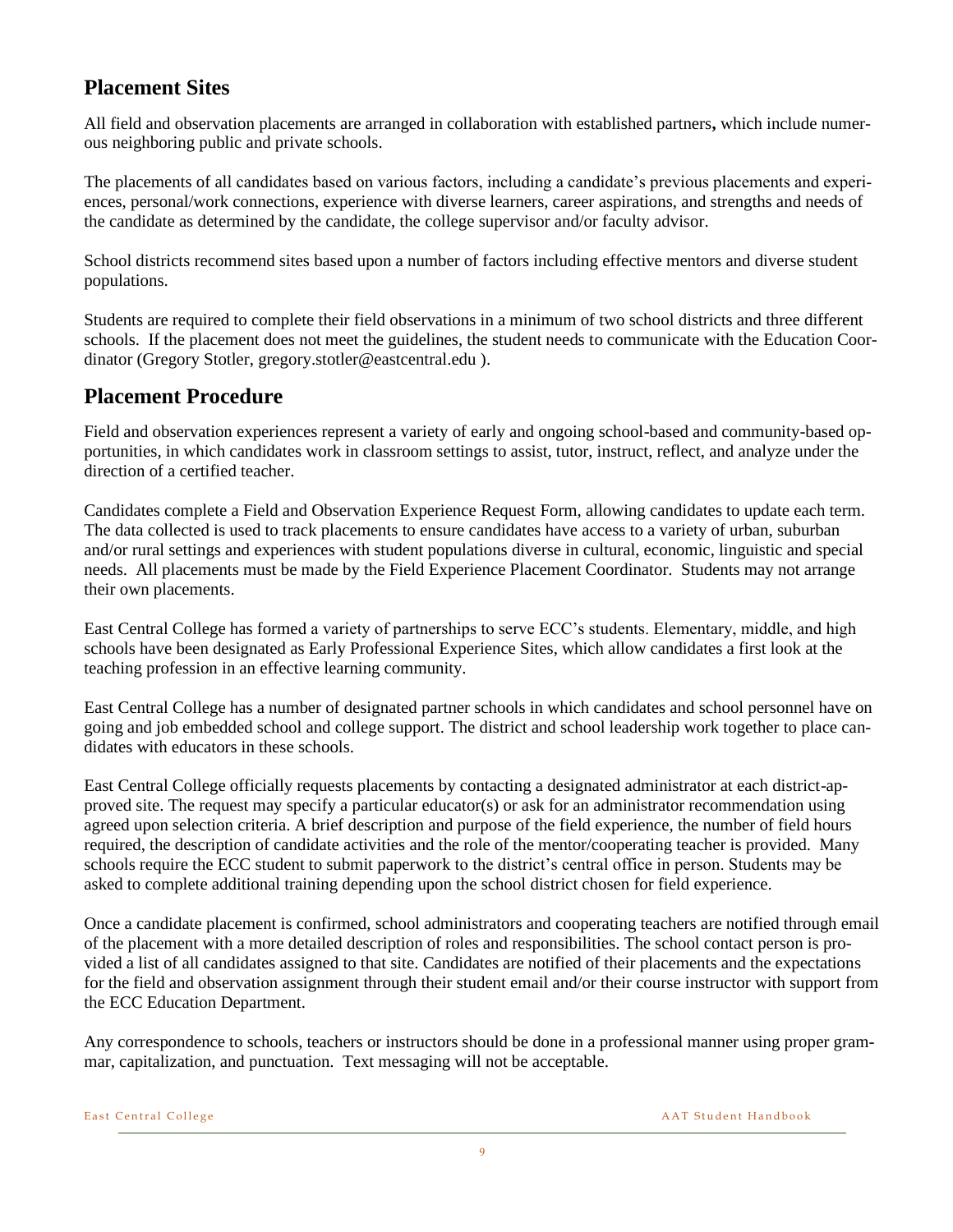#### **Social Media Guidelines**

Personal Use of Social Media such as Facebook, Snapchat and Twitter were adapted from [http://socialmediaguide](http://socialmediaguidelines.pbworks.com/w/page/17050878/Faculty-and-Staff-Guidelines)[lines.pbworks.com/w/page/17050878/Faculty-and-Staff-Guidelines](http://socialmediaguidelines.pbworks.com/w/page/17050878/Faculty-and-Staff-Guidelines)

AAT students are personally responsible for all comments/information they publish online. Be mindful that what information is published will be public for a long time.

Posting information regarding ANY aspect of a field experience is prohibited. AAT students may NEVER post the location, administrators, teachers, students, curriculum, or social interactions observed or acted upon during each field experience completed for East Central College. For more information on FERPA (Family Educational Rights and Privacy Act) violations, visit: [http://www.eastcentral.edu/current/wp-content/uploads/sites/4/2017/05/FERPA\\_Notification.pdf](http://www.eastcentral.edu/current/wp-content/uploads/sites/4/2017/05/FERPA_Notification.pdf)

Online behavior should reflect the same standards of honesty, respect, and consideration that an AAT student would use face-to-face, and be in accordance with the highest professional Standards.

By posting comments or having online conversations etc. on social media sites, AAT students are broadcasting to the world. Even with the strictest privacy settings, what students 'say' online should be within the bounds of professional discretion. Comments expressed via social networking pages under the impression of a 'private conversation' may still end up being shared into a more public domain, even with privacy settings on maximum.

Comments related to the school should always meet the highest standards of professional discretion. When posting, even on the strictest settings, students should act on the assumption that all postings are in the public domain. When posting online, AAT students must NEVER post confidential student, class, instructor, or district information.

Before posting photographs and videos, permission should be sought from the subject where possible. This is especially the case where photographs of professional colleagues are concerned. Before posting personal photographs, thought should be given as to whether the images reflect professionalism.

Photographs relating to alcohol or tobacco use will be deemed inappropriate. Remember, a social networking site is an extension of the student's personality, and by that token an extension of the student's professional life. If it would seem inappropriate to put a certain photograph on the wall in the classroom - is it really correct to put it online?

The lines between public and private, personal and professional are blurred in the digital world. By virtue of identification as an ECC AAT student online, students are now connected to colleagues, students, parents and the school community. All content associated with an ECC AAT student should reflection professionalism.

#### **Diversity in Field Experiences**

Diversity is essential in preparing teaching professionals. In order to experience diverse perspectives, ECC students are specifically placed in a variety of field experience placements to gain a current perspective of diversity issues (race, ethnicity, language, religion, culture, gender, disability, ability, age, national origin, geographic location). Placement data is reviewed and collected to ensure that candidates have an opportunity for placements in a variety of settings serving diverse student populations.

#### **Field Placement Dress Code**

It is important to dress professionally each day. Interns must make a special effort for people to view them seriously and professionally. ECC students do not want to be mistaken for a school student. The professionals that ECC students work with during their field experiences will be the people providing important references later.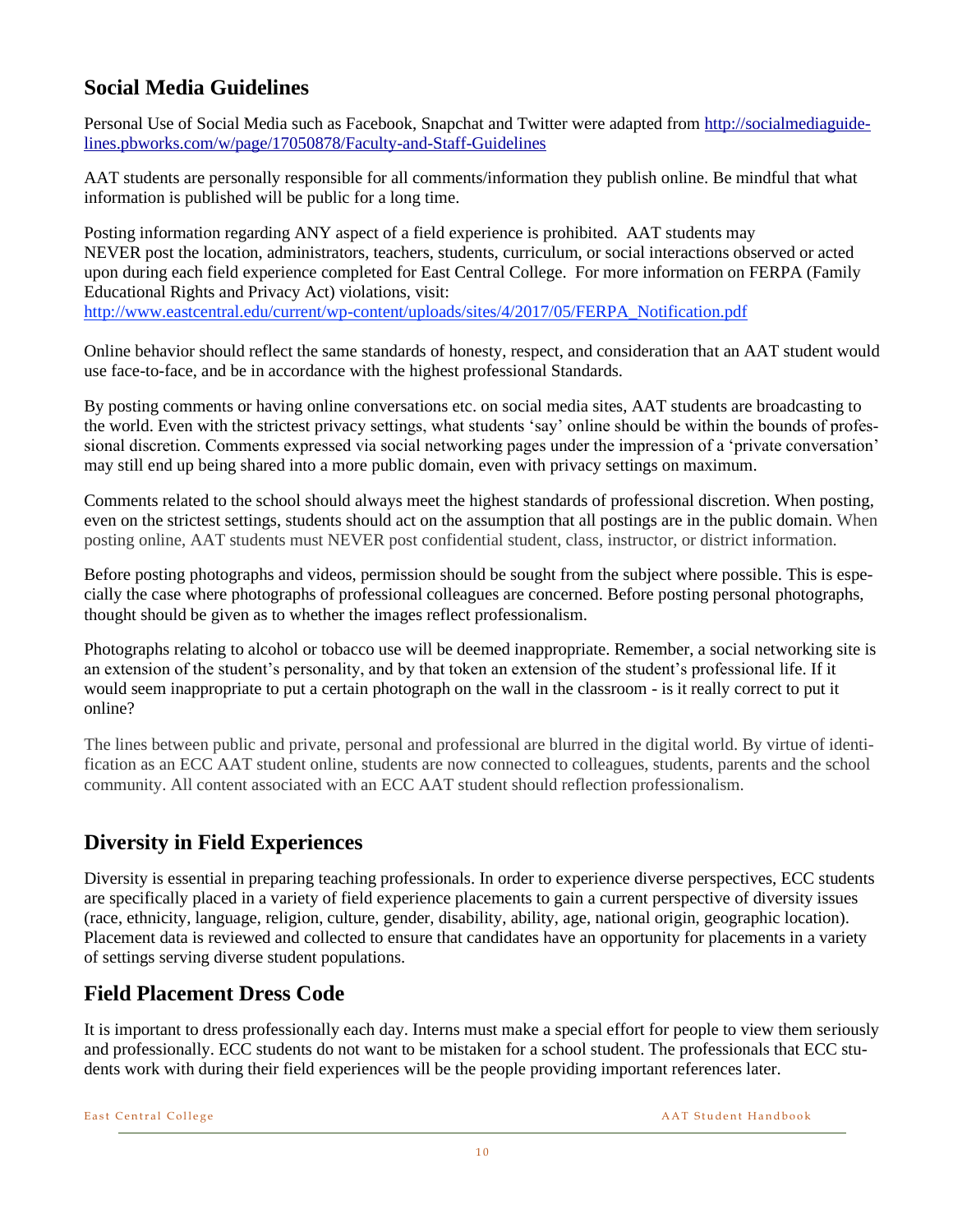ECC students should wear clothes that make them look mature and professional. They should notice what their colleagues at the field experience site are wearing and dress similar to their more formally dressed colleagues. Clothes should be clean and unwrinkled. Modest attire is recommended. Women may want to wear a dress or either slacks or a skirt (knee length or below) with a sweater or jacket. Men may want to wear dress slacks, khakis, or a suit. Students are encouraged to mirror the dress attire of the field experience placement faculty. It is better to be a little more formal than casual in comparison to what others in the office are wearing.

Interns should not wear revealing, low-cut, or overly tight shirts, slacks, or skirts. Students should not wear clothing with logos or statements. Students should not dress in dirty or wrinkled clothes. Students should not wear jeans, shorts, sweat shirts, or sweat pants. Students should not wear sneakers, flip-flops, hiking boots, or informal sandals. Students should not wear hats or inappropriate head coverings.

When a Field Placement site has dress-down Fridays, it is recommended that the Field Experience student dress professionally. Unlike the full-time permanent teachers, Field Placement students are required to demonstrate professionalism. Appropriate attire is a first step in conveying the right impression.

#### **Code of Ethics**

#### **Professional, ethical behavior is expected at all times.**

1. Keep in mind that you are a guest in the area school and as such you are expected to support the established classroom routines and procedures even if you would do it differently.

2. Abide by the prevailing standards concerning dress, make-up, jewelry, etc. within each of the field settings.

3. Refrain from negative, unprofessional comments and avoid making judgments about any of the teachers or students that you encounter.

4. Maintain the confidentiality of any information (test scores, family history, etc.) that is shared with you about any of the students you work with. You are also expected to protect the identity of teachers and students to whom you refer in your oral discussions or written reports by using. Do not refer to students or teachers by name.

5. Attend all sessions at the agreed upon time and be punctual. Notify the cooperating teachers of any changes or irregularities in your observation schedule. Examples of situations when notification must be given include: Being unable to observe during a previously scheduled time.

#### **Electronic Device Policy**

Cell phones are not allowed in the schools during your tutoring sessions unless authorized by the administrator. Electronic images are never to be taken, shared, or posted during field experiences.

#### **Student Liability Insurance Information**

East Central College does not provide liability insurance for students. Each July, AAT students are required to join Student-Missouri Student Teacher Associate and show proof of student liability insurance prior to the beginning of their Field Placement.

#### **Tuberculosis Testing**

At the present time, one of ECC's cooperating school districts requires all personnel to be tested for tuberculosis and provide test results before initiating field experience in the district.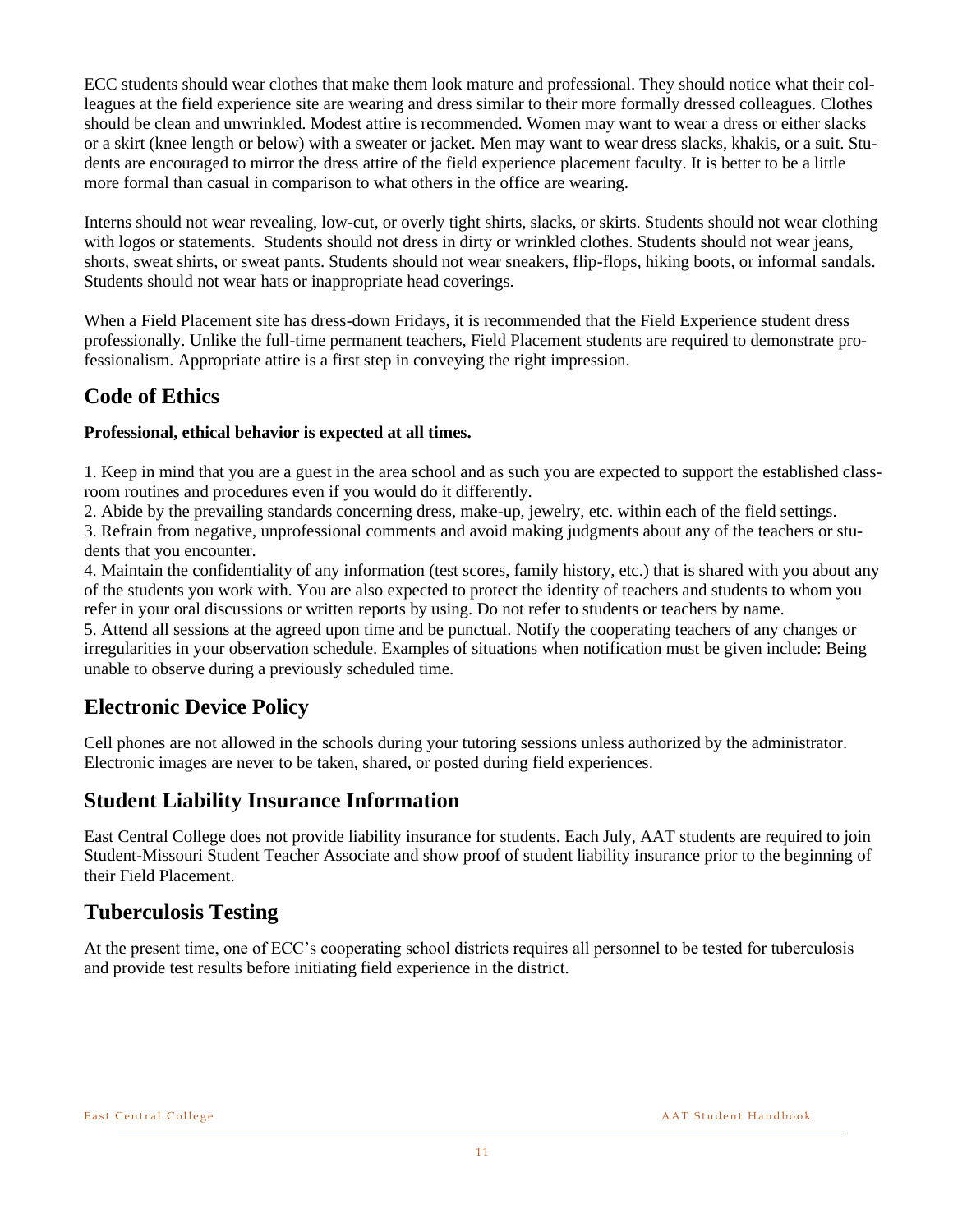### **ECC Field Experience Goals**

Field Experiences may provide observing the following experiences:

- · One on one tutoring with students
- · Small group facilitation with students
- · Whole class instruction when appropriate
- · Collegial relationships with teacher and administrative professionals
- · Connections to mentor teachers and school culture
- · Supportive parent and community involvement
- · Participation in extracurricular activities for students, faculty, and staff
- · Smaller class sizes with lower student/teacher ratio
- · Strong emphasis on special education collaboration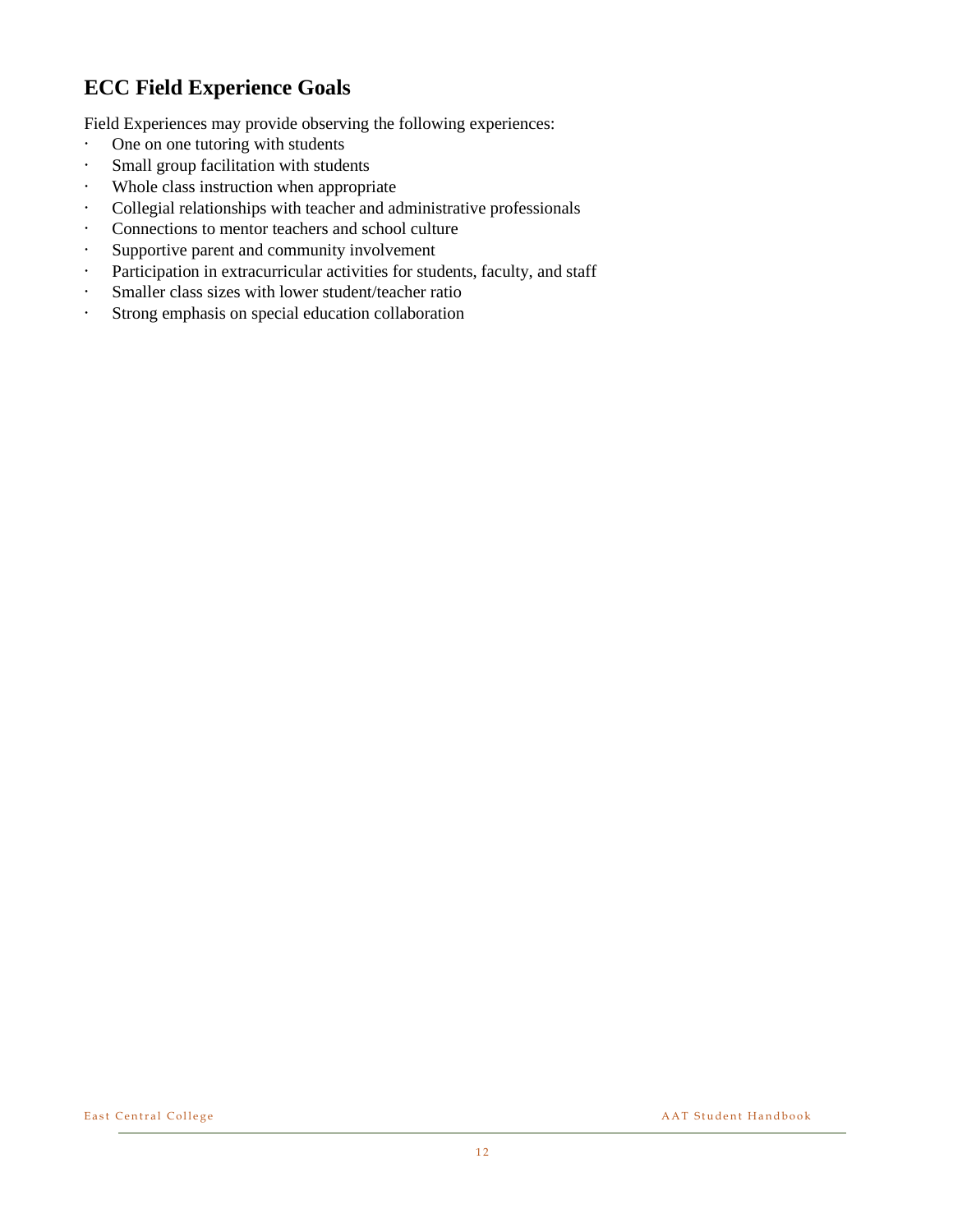#### **ECC Cooperating Local School Districts**

ECC Cooperating School Districts represent over 20 rural, urban, and small city school districts located within a 5-60 minute drive from the ECC campus. At the current time, ECC participating districts include the following school districts. Demands of the school districts may dictate where AAT students may complete their field experience. Schools not listed may be considered with the permission of the Field Experience Coordinator and the Education Division Chair.

#### **Public Schools**

Crawford County R-2 (Cuba) - [www.cuba.k12.mo.us](http://www.cuba.k12.mo.us/) Franklin County R-1 Schools (Bourbon) – [www.warhawks.k12.mo.us](http://www.warhawks.k12.mo.us/) Franklin County R-2 Schools (New Haven) - [www.shamrocks.k12.mo.us](http://www.shamrocks.k12.mo.us/) Gasconade R-1 - Hermann School District – [www.hermann.k12.mo.us](http://www.hermann.k12.mo.us/) Gasconade R-2 - Owensville School District - [www.owensville.k12.mo.us](http://www.owensville.k12.mo.us/) Lonedell R-14 - <http://www.lonedell-bobcats.org/> Meramec Valley  $R - 3 - www.mvr3.k12.mo.us$  $R - 3 - www.mvr3.k12.mo.us$ Maries County R-II – (Belle) <http://mariesr2.org/> Potosi School District - [www.potosir3.org](http://www.potosir3.org/) Rolla Public Schools - [www.rolla.k12.mo.us](http://www.rolla.k12.mo.us/) Spring-Bluff R-15 Elementary – [www.springbluffpirates.com](http://www.springbluffpirates.com/) St. Clair School District – [www.stclair.k12.mo.us](http://www.stclair.k12.mo.us/) St. James Elem - [www.stjschools.org](http://www.stjschools.org/) Sullivan School District - [www.eagles.k12.mo.us](http://www.eagles.k12.mo.us/) Union School District – [www.union.k12.mo.us](http://www.union.k12.mo.us/) Warren County R-3 - <http://www.warrencor3.org/> Washington School District – [www.washington.k12.mo.us](http://www.washington.k12.mo.us/)

#### **Parochial Schools**

Immaculate Conception - Union [https://icschoolunion.com](https://icschoolunion.com/) Immanuel Lutheran – Washington <https://imlutheran.org/school/> Our Lady of Lourdes – Washington [www.ollwashingtonmo.com](http://www.ollwashingtonmo.com/) St. Francis Borgia - [www.borgia.com](http://www.borgia.com/) St. Gertrude - Krakow - [www.sgs-krakow.com](http://www.sgs-krakow.com/) St. John's Gildehaus – [www.sjgschool.org](http://www.sjgschool.org/)

#### **Cooperating School Research**

Each education course with field experience will encourage students to research the school's website prior to field experiences.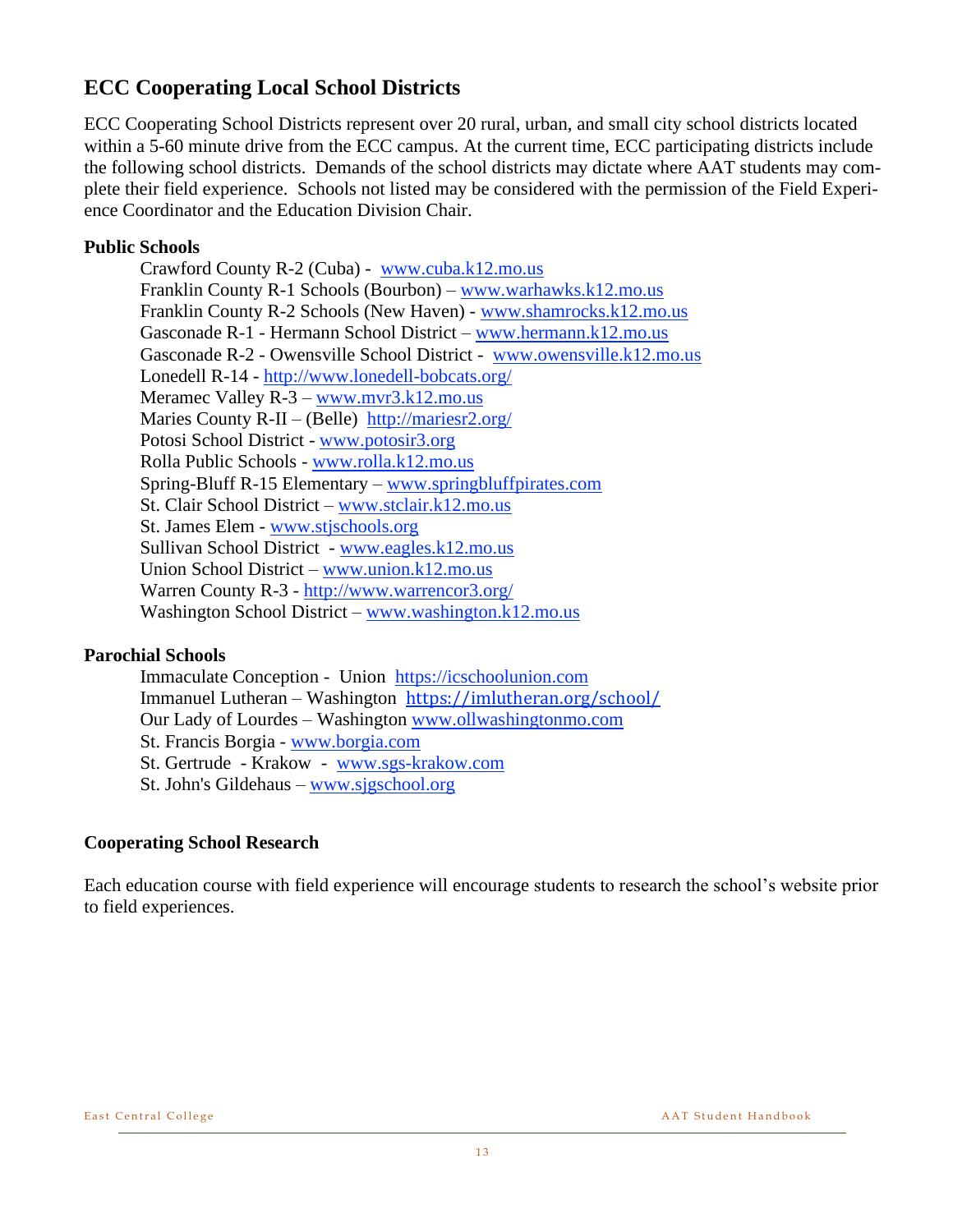## STUDENT RESOURCES

#### **Online Educator Preparation Resources**

Certification Process **- <http://dese.mo.gov/educator-quality/certification>**

MOGEA **-** [http://www.mo.nesinc.com](http://www.mo.nesinc.com/)

Substitute Certificate Site – <http://dese.mo.gov/educator-quality/certification/substitute-teachers>

Missouri Association of Colleges for Teacher Education <http://associations.missouristate.edu/macte/default.htm>

DESE - Transfer Schools and Certification Areas –

<https://dese.mo.gov/educator-quality/educator-preparation/programs>

#### **Student Award Opportunities**

•ECC Outstanding AAT Student – Rolla •ECC Outstanding AAT Student – Main Campus

#### **Instructor References**

Prior approval is required to list an instructor as a reference or for listing on admission forms to a transfer Institution. All references are at the instructor's discretion, however, references will only be considered if students have completed the AAT program.

#### **Digital Course Capture**

Education courses may be video and audio taped and placed in a password-protected location. If students wish to be exempt from video/audio capture, students my complete an exempt form for each education course in the AAT program.

#### **Updating Background Check**

Students are required to submit a background check annually. Following the initial background check completed during the AAT application process, student must contact the FCSR System and request an updated background screening by phone using the toll-free access line, 1-866-422-6872, between 7:00 a.m. and 5:00 p.m., Monday through Friday. The registrant will receive results by mail. The registrant must provide the education department with a copy of their updated background for field experience placements.

### **Updating Contact Information**

Students are responsible for maintaining up-to-date contact information with ECC. Follow-up Survey information will be requested approximately six months following graduation.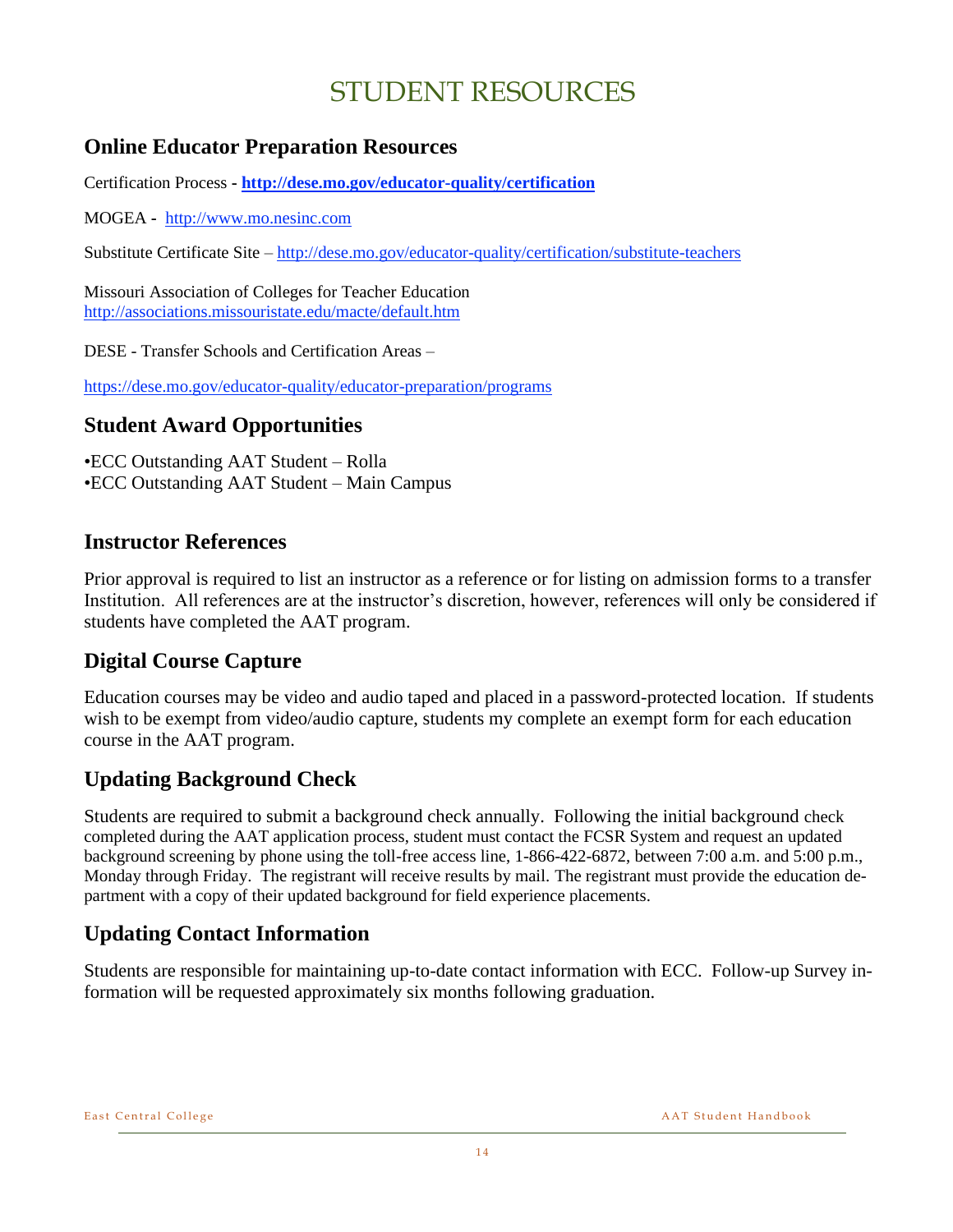#### **Coursework from other Institutions**

As part of the admission policy, education coursework will be reviewed if the course was taken within the last three years and meets the same objectives and prerequisites, observation hours, and experiences as the ECC education course to be substituted for the ECC AAT education course. (All review of transfer coursework will be completed by the Education Coordinator.)

Once admitted to the AAT program, all education courses will need to be taken at ECC.

East Central College and the set of the set of the set of the set of the AAT Student Handbook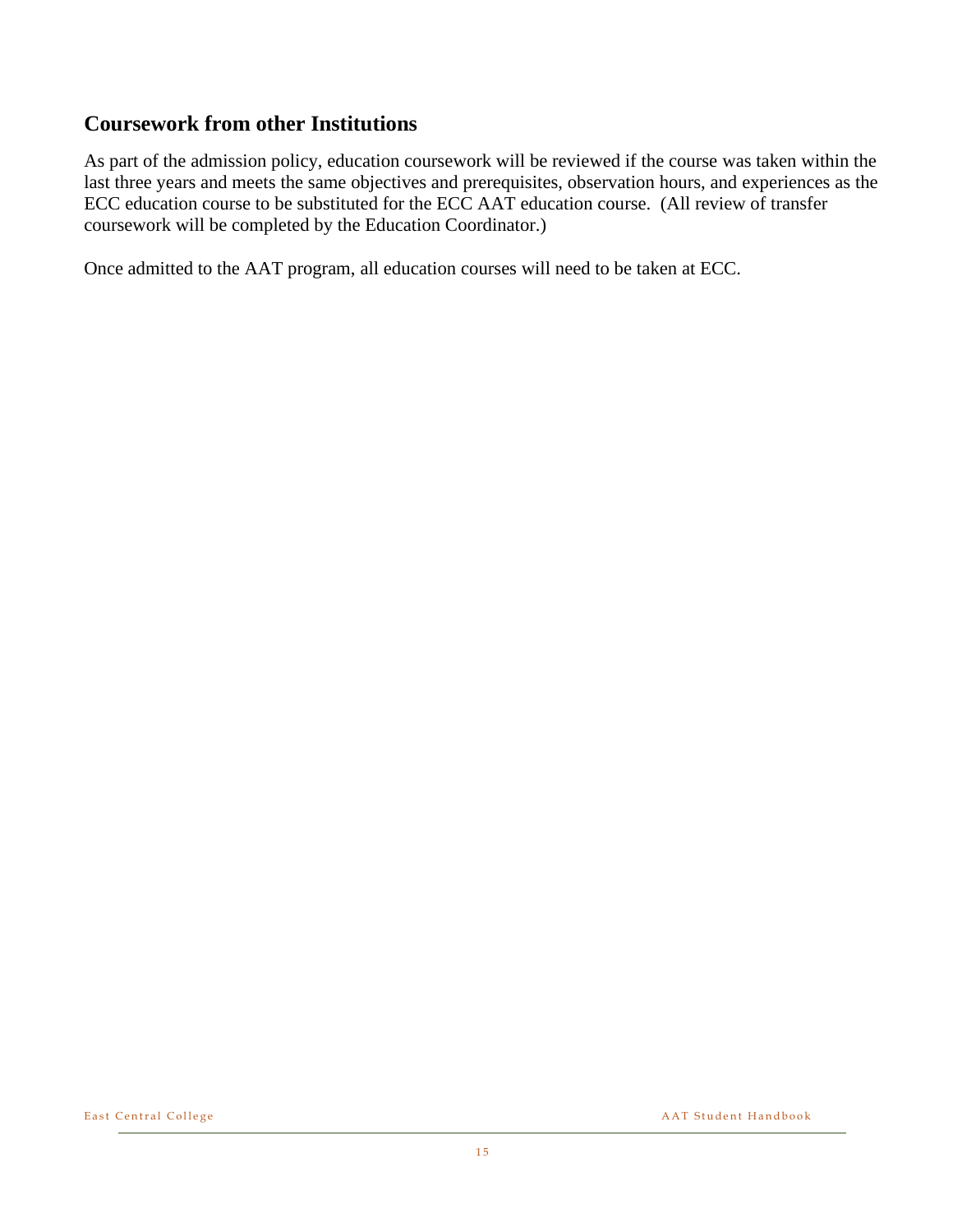## **Frequently Asked Questions**

#### **Frequently Asked Questions**

#### **I do not have the results of the background check. Will this hold up my application for Field Placement?**

You may submit the application with a statement that you have not yet received the background check. That will be acceptable for application purposes; however, results must be documented prior to actually beginning your Field Placement.

#### **I am going to be doing my Field Placement at the school at which I am currently working. Do I need to submit a background check, fingerprints, and TB test results? The district has those on file, which was a requirement at the time I was hired.**

Because you are doing your Field Placement at the school in which you are currently employed, we will accept a statement from a school official stating (1) that you completed and passed a background check and/or TB test prior to your employment and (2) that they will accept these in lieu of a new background check and TB test. You may include that statement with the rest of your application.

#### **I joined S-MSTA last year. Will I have to rejoin again?**

S-MSTA membership begins July 1st and ends June 30th each year. Students will be required to join **each year** they are completing education coursework that requires field experience.

#### **If I work in a school and will do my Field Placement there, do I have to have the liability insurance?**

We need a statement from your school that your liability insurance covers student activities. This information will go into your application file.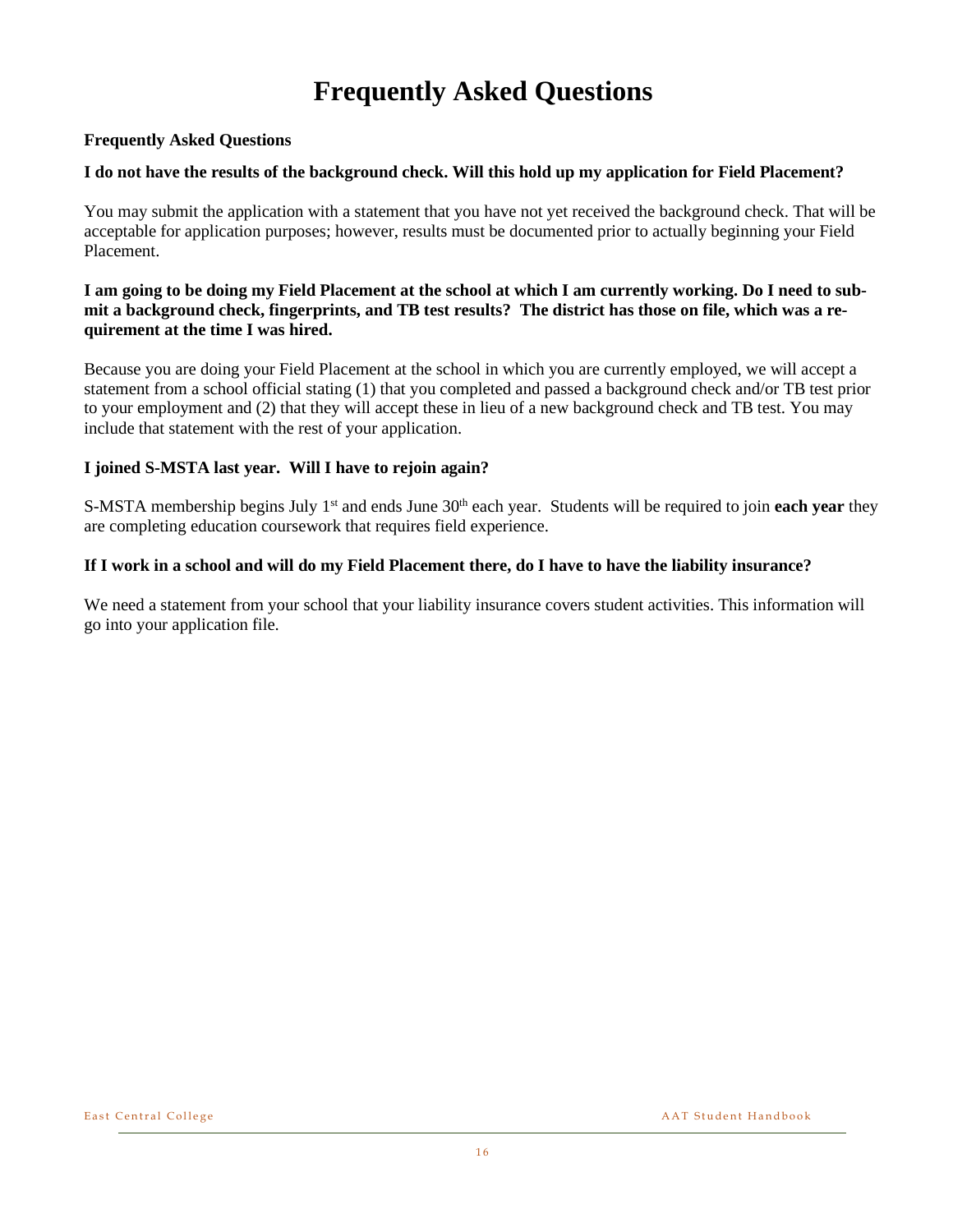#### **Supplemental Reading List for Education Majors**

#### **Educational Titles**

- Chartock, R.K. (2004). *Educational Foundations: An Anthology.* Upper Saddle River, NJ: Pearson.
- Clark, R. (2003). *The Essential 55.* New York, NY: Hyperion.
- Clark, R. (2004). *The Excellent 11.* New York, NY: Hyperion.
- Codell, E.R. (2001). *Educating Esme.* New York, NY: Algonquin Books of Chapel Hill.
- Coles, R. (2000). *The Erik Erickson Reader.* New York, NY: W. W. Norton & Company.
- Conant, J.B. (1959). *The American High School Today.* New York, NY: McGraw-Hill.
- Counts, G. (1952). *Education and American Civilization.* New York, NY: Teachers College, Columbia University.
- Danielson, C. (2007). *Enhancing Professional Practice: A Framework for Teaching.* Alexandria, Virginia: Association for Supervision and Curriculum Development.
- Darling-Hammond, L. (2006). *Powerful Teacher Education*. San Francisco, CA: Jossey-Bass.
- Darling-Hammond, L. (2005). Professional Development Schools. New York, NY: Teachers College Press.
- Darling-Hammond, L. & Bransford, J. (2005). *Preparing Teachers for a Changing World*. San Francisco, CA: Jossey-Bass.
- Dewey, J. (1916). *Democracy and Education: An Introduction to the Philosophy of Education*. New York, NY: The Free Press.
- Dewey, J. (1933). *How We Think*. Boston, MA: Houghton Mifflin Company.
- Done, P. (2005). *32 Third Graders and One Class Bunny.* New York, NY: Touchtone.
- Eisner, M (2000). *Thank You, Teacher.* New York, NY: Disney Enterprises.
- Esquith, R. (2007). *Teach Like Your Hair's On Fire*. New York, NY: Penguin Group.
- Fay, J. & Funk, D. (1995). *Teaching with Love and Logic.* Golden, CO: Love and Logic Press.
- Gardner, H. (2006). *Five Minds for the Future*. Boston, MA: Harvard Business School Press.
- Gardner, H. (1999). *Intelligence Reframed*. New York, NY: Basic Books.
- Gardner, H. (2000). *The Disciplined Mind*. New York, NY: Penguin Group.
- Garhart Mooney, C. (2000). *An Introduction to Dewey, Montessori, Erikson, Piaget & Vygotsky*. Upper Saddle River, NJ: Merrill/Prentice Hall.
- Gruwell, E (2007). *Teach with your Heart*. New York, NY: Broadway Books.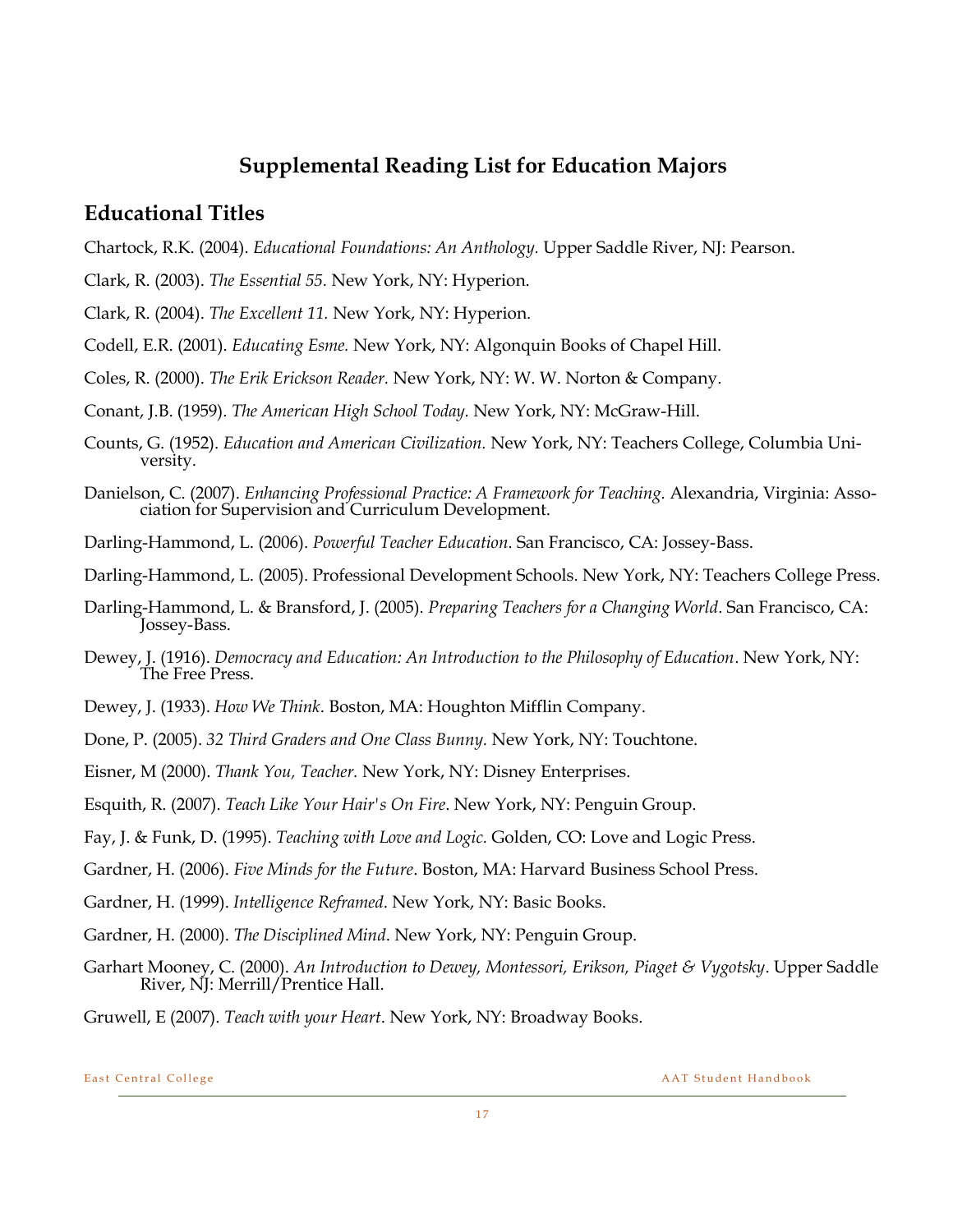- Guskey, T. (2006). *Benjamin S. Bloom: Portraits of an Educator.* Lanham, Maryland: Rowman & Littlefield Education.
- Haddon, M. (2003). *The Curious Incident of the Dog in the Night-Time.* New York, NY: Doubleday.

Kaufman, P.W. (1984).*Women Teachers on the Frontier.* New Haven, CN: Yale University Press.

Kindlon, D. & Thompson, M. (2000). *Raising Cain*. New York, NY: The Random House Publishing Group.

Kotter, J. & Rathgeber, H. (1978). *Our Iceberg Is Melting*. New York, NY: St. Martin's Press.

- Levinsohn, F.H. & Wright, B.D. (1976). *School Desegregation: Shadow and Substance.* Chicago, IL: The University of Chicago Press. *The Way I See It: Reflections on School Desegregation by Teachers from Four Cities, pp. 173 – 207.*
- Marzano, R., Pickering, D. & Pollock, J. (2001). *Classroom Instruction that Works.* Alexandria, Virginia: Association for Supervision and Curriculum Development.

Palmer, J. (Ed.). (2001). *Fifty Modern Thinkers on Education*. Abingdon, Oxon: Routledge.

Pangle, L.S. & Pangle, T.L. (1993). *The Learning of Liberty.* Lawrence, Kansas: University Press of Kansas.

- Payne, R.K. (2005). *A Framework for Understanding Poverty.* Highlands, TX: aha! Process, Inc.
- Piaget, J. (1951). *The Child's Conception of the World*. Lanham, MD: Littlefield Adams Quality Paperbacks.
- Piaget, J. (1997). *The Moral Judgment of the Child*. New York, NY: The Free Press.
- Pink, D. (2006). *A Whole New Mind*. New York, NY: The Berkley Publishing Group.
- Simpson, D. Jackson, M. & Aycock, J. (2005). *John Dewey and the Art of Teaching*. Thousand Oaks, CA: Sage Publications, Inc.
- Singer, D. G. & Revenson, T. A. (1996). *A Piaget Primer: How a Child Thinks*. New York, NY: Penguin.
- Sizer, T.R. (1984). *Horace's Compromise: The Dilemma of The American High School.* Boston, MA: Houghton Mifflin.
- Tomlinson, C.A. (1999). *The Differentiated Classroom: Responding to the Needs of All Learners.* Alexandria, VA: Association for Supervision and Curriculum Development.

Tyre, P. (2008). *The Trouble with Boys.* New York, NY: Crown Publishing Group.

Vygotsky, L. (1986). *Thought and Language*. London, England: The Massachusetts Institute of Technology.

Vygotsky, L. S. (1978). *Mind in Society*. Cambridge, MA: Harvard University Press.

- Welchman, K. (2000). *Erik Erikson: His life, work, and significance*. Philadelphia, PA : Open University Press.
- Weishaar, M. K. & Scott, V. G. (2006). *Practical Cases in Special Education for All Educators*. Boston, MA: Houghton Mifflin.
- Wiggins, G. & McTighe, J. (2005). *Understanding by Design.* Alexandria, Virginia: Association for Supervision and Curriculum Development.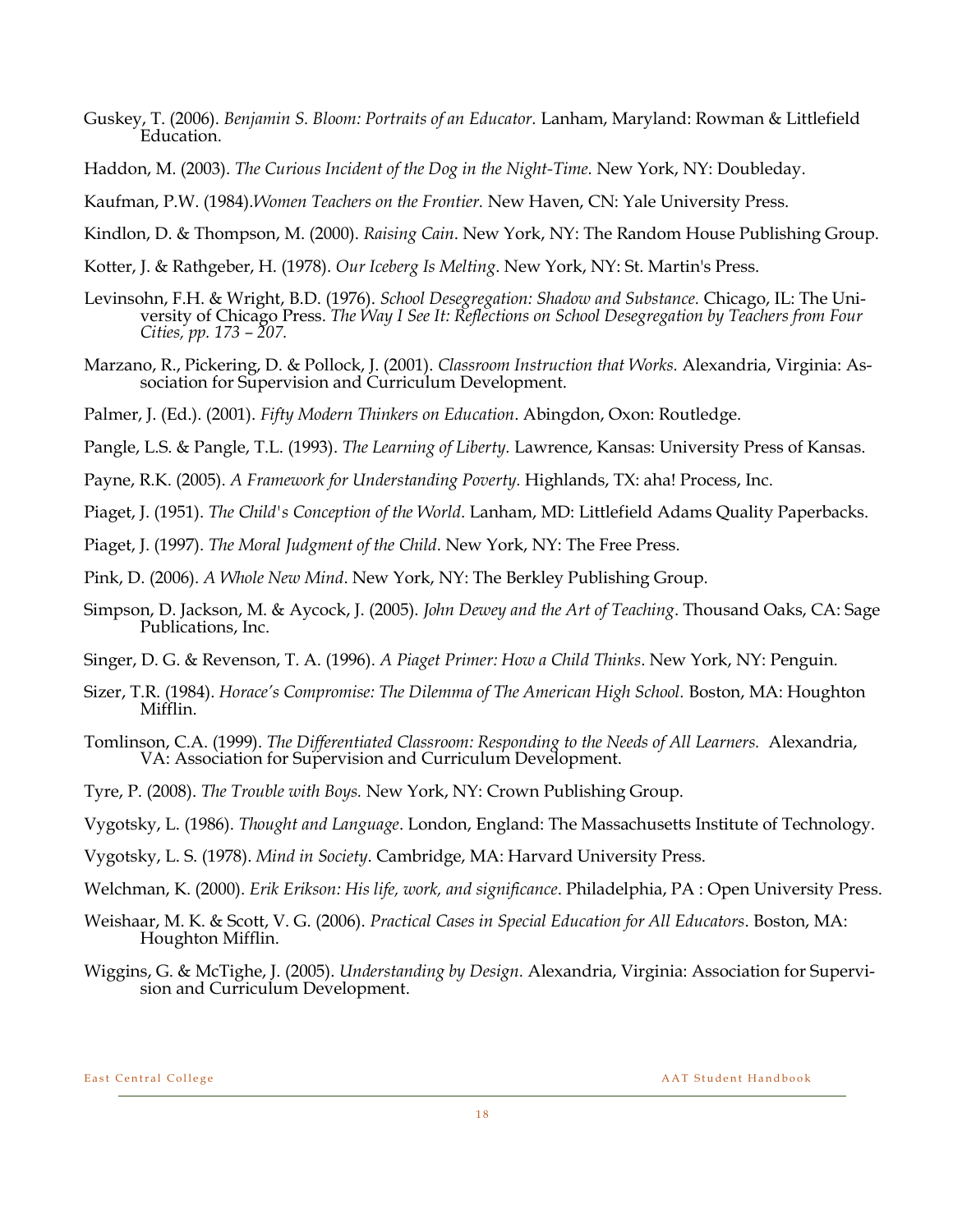**NAME: \_\_\_\_\_\_\_\_\_\_\_\_\_\_\_\_\_\_\_\_\_\_\_\_\_\_\_\_\_\_ DATE: \_\_\_\_\_\_\_\_\_\_\_\_\_\_\_\_\_\_\_**

## Transfer Assignment

Research three (3) transfer institutions to complete your degree. For each institution, record the following information.

| Mileage - from home ______________________                                 |  |
|----------------------------------------------------------------------------|--|
| Tuition – per credit hour \$____________                                   |  |
|                                                                            |  |
|                                                                            |  |
|                                                                            |  |
|                                                                            |  |
| Mileage - from home ______________________                                 |  |
| Tuition - per credit hour \$                                               |  |
|                                                                            |  |
|                                                                            |  |
|                                                                            |  |
|                                                                            |  |
| Mileage - from home _______________________                                |  |
| Tuition - per credit hour \$                                               |  |
|                                                                            |  |
|                                                                            |  |
|                                                                            |  |
| Advising Appointment made with the state of adviser (name of adviser) with |  |
| (name of institution) on ______(date). Contact information                 |  |
| _________________________________(phone number).                           |  |
|                                                                            |  |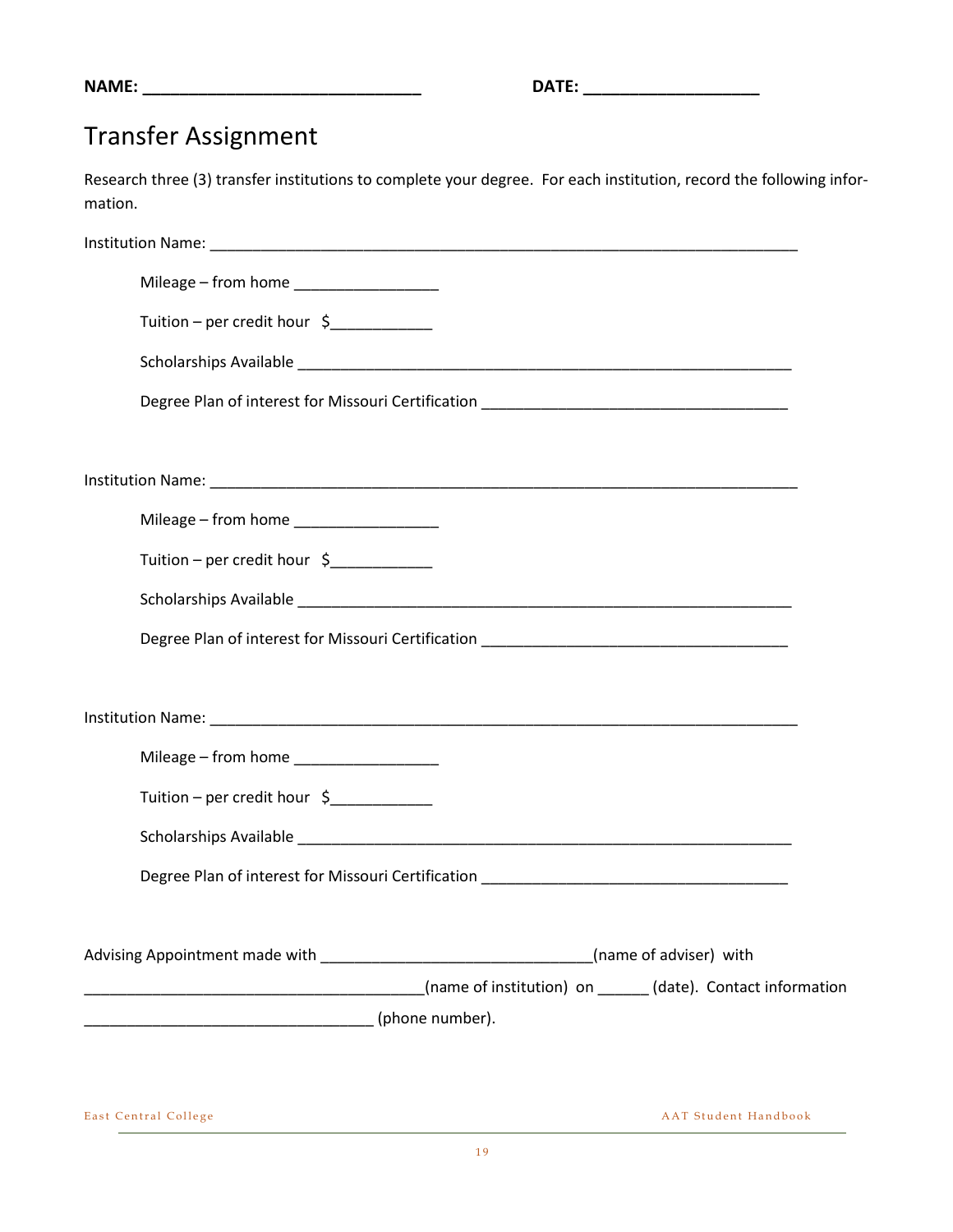### **THE ROLE OF THE COOPERATING TEACHER**

#### **Introductory Letter to Administration and Cooperating Teachers**

Dear Administrators and Cooperating Teachers,

Thank you for welcoming our East Central education students into your school to complete their field experiences. The following East Central courses require field experience:

**Educational Psychology** - ECC students are required to volunteer with Junior Achievement to present lessons to a classroom. Three hours of observation is required before the ECC student may begin presenting. Lessons will range from 5 - 7 depending upon grade level. Total field experience hours should exceed 12 hours.

**Teaching Profession with Field Experience** - ECC students are required to tutor 30 hours, preferably 90 minutes twice a week for ten weeks. Tutoring may be one-to-one or small groups for 15-20 minute sessions. ECC students may work with one teacher or several teachers. Tutoring may be completed in the hallway, the library, or in the back of the classroom.

#### **Pre-arrival Preparations**

Many East Central students approach tutoring with hesitancy and considerable apprehension. Until the student feels secure, his or her real feelings may not be disclosed. One student may wait for the cooperating teacher to indicate what to do; another may ask too many questions; a third may follow the cooperating teacher like a shadow. Most East Central students are anxious to please and eager to learn.

Cooperating teachers have found it important that their classes and the school be prepared for the arrival of the field experience student. The following are suggestions that may be helpful:

- Explain to the students that a second 'teacher' will work with the class for a few weeks.
- Point out that the new teacher will have many different experiences to share with the class.
- Give examples of how the teachers will work together in helping the students learn.
- Explain that the students should look to the new teacher for instruction and assistance.

Students need time to become adjusted to the idea of working with a second teacher. Students will manifest the cooperating teacher's attitude toward the student teacher. To help develop the status of the student teacher as a second teacher in the classroom, it is important to refer to the student teacher as "Mr. Robinson," "Miss Hardy."

#### **Helping the East Central Student Get Started**

One of the cooperating teacher's first concerns is to help the student teacher feel secure in the new situation. East Central students and cooperating teachers have listed the following suggestions as helpful:

- 1. Introduce the East Central student to the other school staff members.
- 2. Provide a seating chart enabling the East Central student to identify the students quickly.
- 3. Provide a desk or a place for the East Central student's books and papers.
- 4. Explain "formal" and "informal" classroom and school policies.
- 5. Avoid correcting the East Central student in front of the students.
- 6. Share daily chores.

East Central College **East Central College** AAT Student Handbook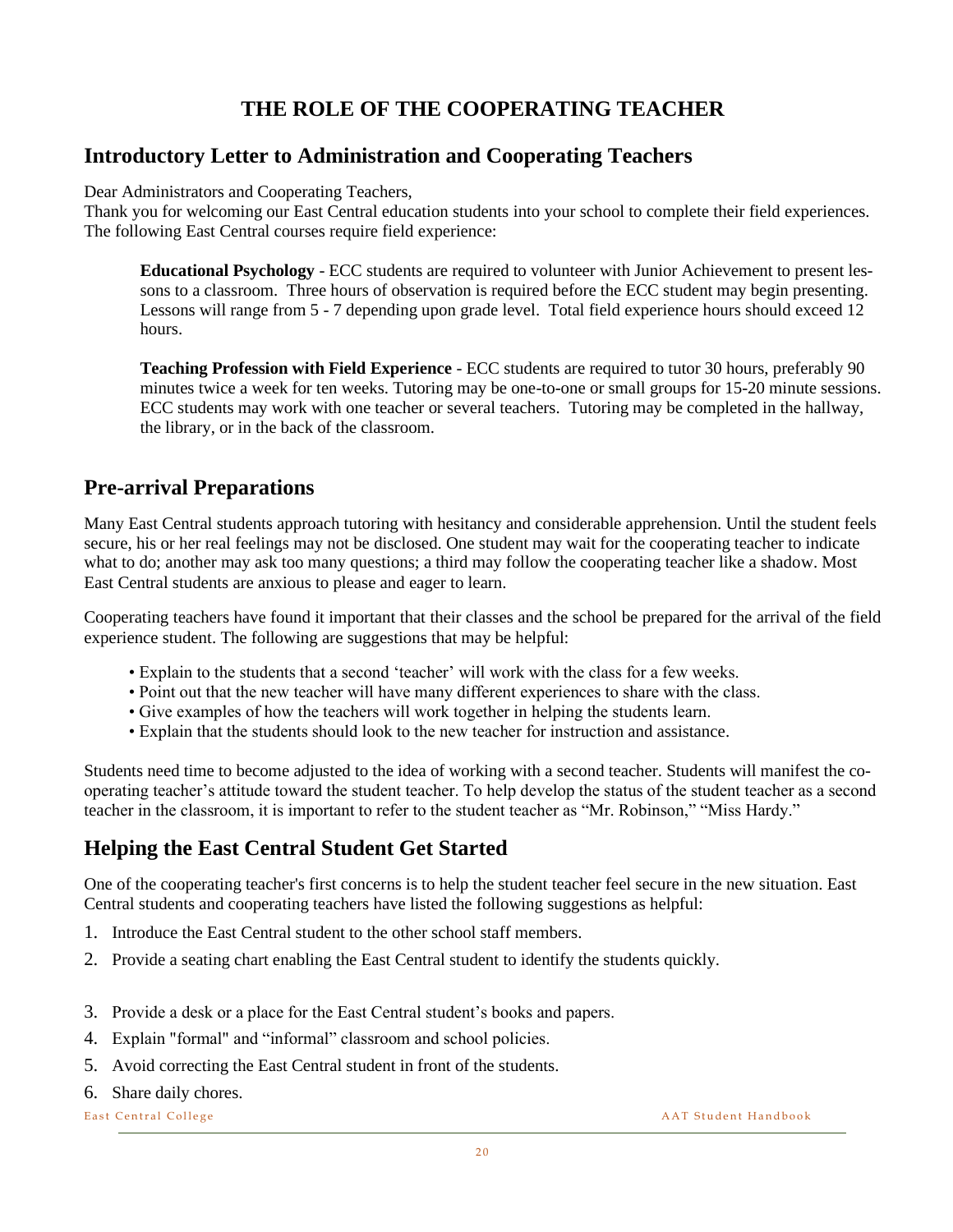- 7. Provide an opportunity for the East Central student to have uninterrupted conferences with you.
- 8. Provide an opportunity for the East Central student to observe you teach.

#### **Observing the ECC student interact with students**

Every teacher has a favored way of presenting an idea or concept, leading a discussion, motivating students, or handling discipline problems. The cooperating teacher may find it difficult to sit silently in the back of the room and watch an ECC student make mistakes or exercise what appears to be poor judgment working with students. On the other hand, if the cooperating teacher interrupts, corrects and questions the ECC student in front of the class, the ECC student soon loses the opportunity to develop and maintain rapport with the students. This situation can usually be avoided if the cooperating teacher reviews the student teacher's plans prior to their implementation.

Unless the student teacher asks for help, it is generally best for the cooperating teacher to withhold suggestions or praise until after the class has been dismissed. Usually, it is a better learning experience for the student teacher to attempt to handle a difficult situation on his or her own until help can be provided on a more confidential basis. Written assessments of a student teacher's performance during a particular class period are especially helpful to the student.

#### **Activities Related to Classroom Teaching**

While the primary purpose of field experience is to provide an opportunity for the ECC student to learn to explore teaching, there should be an opportunity to experience as many aspects of the total teaching situation as time permits.

During the student teaching period, the ECC student may engage in as many of the following activities as possible:

- Observe teachers in a variety of academic disciplines.
- Seek supplementary materials that may be used to help present effective lessons -- books, models, charts, posters, filmstrips, community resources, etc.
- Provide help for a variety of students: the gifted, the learning disabled, those who have been absent, and those working on special projects.
- Discuss grading standards and grading problems with the cooperating teacher.
- Become acquainted with school resources.
- Become acquainted with duties and responsibilities of cooperating teacher.
- Attend staff meetings.
- Observe supervision of recess, lunch duty, and passing time in hallways.
- Observe how to use classroom equipment.
- Observe co-curricular and extra-curricular activities.

#### **Field Experience Evaluation**

The East Central student should recognize that the supervisory staff is interested in his or her development as a teacher. Any suggestions offered are intended to help further this development. At no other time in the preparation of a teacher is advice so diligently sought and gratefully received.

Although reflective self-analysis is an integral part of the field experience, East Central students want constructive feedback and may feel "short-changed" if advice is not forthcoming. Input on his or her performance is a vital concern.

#### **Assessment Requirements**

Cooperating teachers will observe the ECC student throughout the field experience and be asked to provide feedback on the **Teaching Observation Form**. Cooperating teachers will also complete a Dispositions Assessment at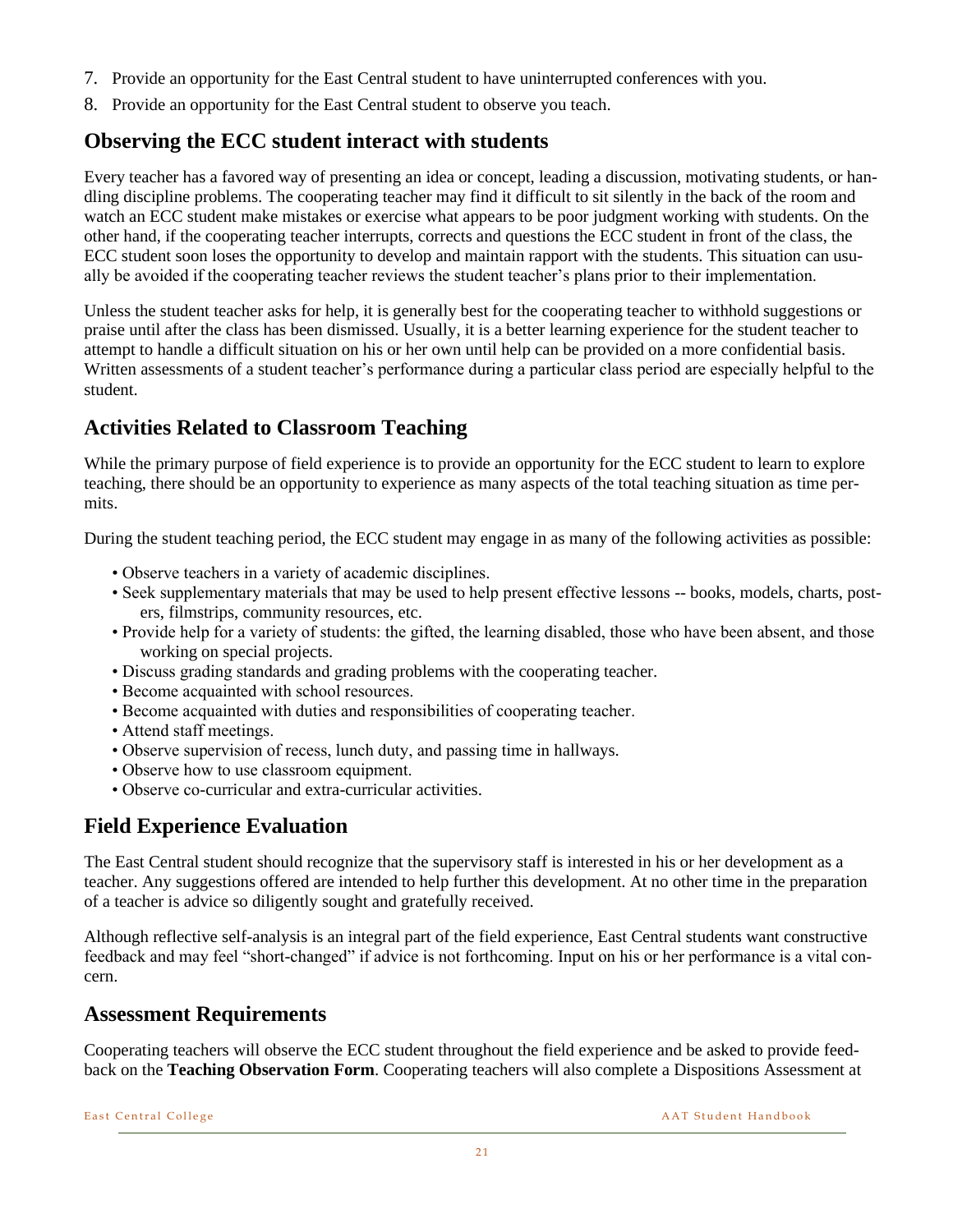mid-semester and end of student tutoring, share the results with the candidate and when possible the university supervisor. These evaluations will help determine a grade for student teaching. It will also help employers assess the potential of a prospective teacher.

East Central College and the set of the set of the set of the set of the AAT Student Handbook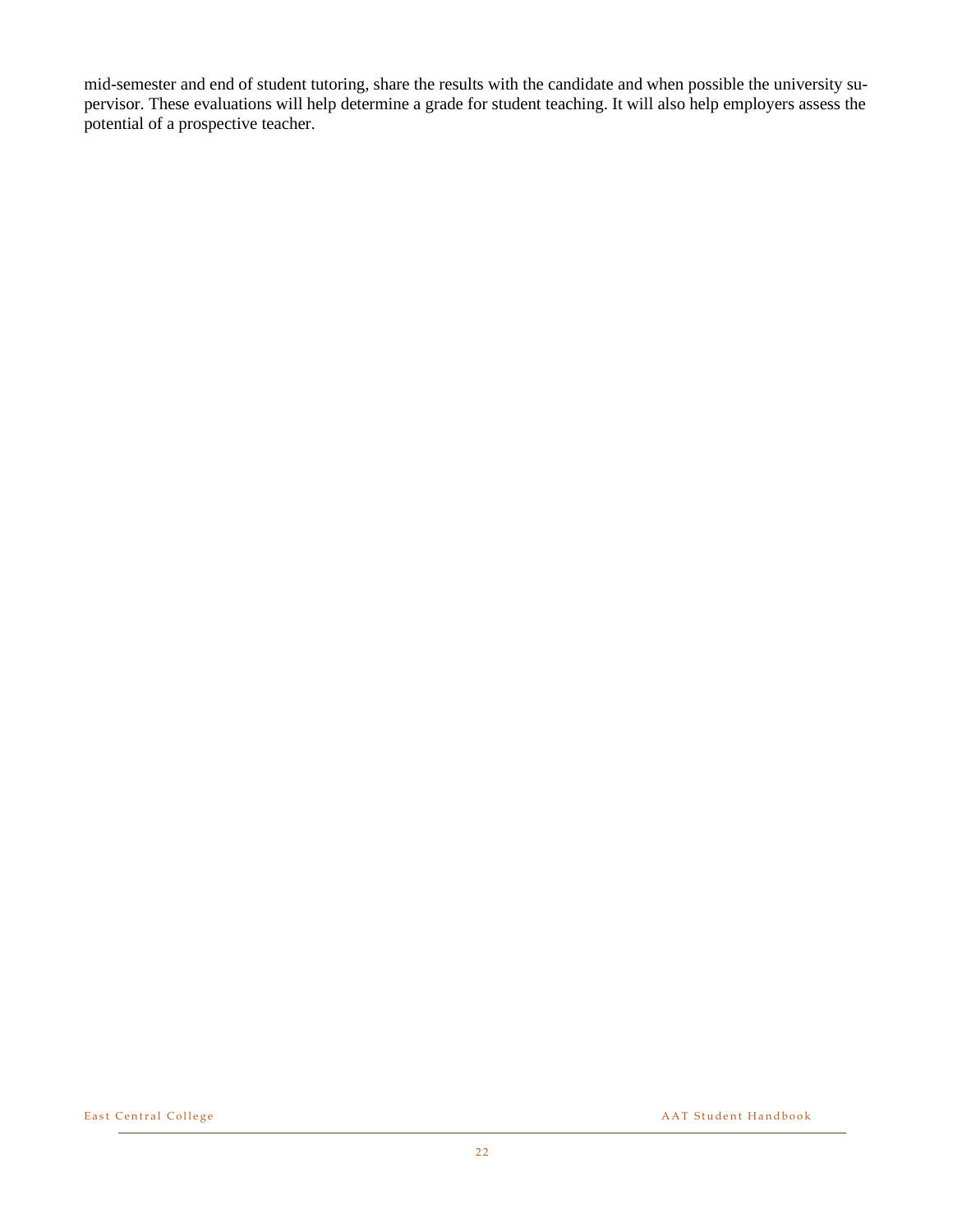## FIELD EXPERIENCE INFORMATION FOR SCHOOLS

Dear Administrators and Cooperating Teachers,

Thank you for welcoming our East Central education students into your school to complete their field experiences. The following East Central courses require field experience:

Teaching Profession with Field Experience - ECC students are required to tutor 30 hours, preferably 90 minutes twice a week for ten weeks. Tutoring may be one-to-one or small groups for 15-20 minute sessions. ECC students may work with one teacher or several teachers. Tutoring may be completed in the hallway, the library, or in the back of the classroom.

#### Pre-arrival Preparations

Many East Central students approach tutoring with hesitancy and considerable apprehension. Until the student feels secure, his or her real feelings may not be disclosed. One student may wait for the cooperating teacher to indicate what to do; another may ask too many questions; a third may follow the cooperating teacher like a shadow. Most East Central students are anxious to please and eager to learn.

Cooperating teachers have found it important that their classes and the school be prepared for the arrival of the field experience student. The following are suggestions that may be helpful:

- Explain to the students that a second 'teacher' will work with the class for a few weeks.
- Point out that the new teacher will have many different experiences to share with the class.
- Give examples of how the teachers will work together in helping the students learn.
- Explain that the students should look to the new teacher for instruction and assistance.

Students need time to become adjusted to the idea of working with a second teacher. Students will manifest the cooperating teacher's attitude toward the student teacher. To help develop the status of the student teacher as a second teacher in the classroom, it is important to refer to the student teacher as "Mr. Robinson" or "Miss Hardy".

Helping the East Central Student Get Started

One of the cooperating teacher's first concerns is to help the student teacher feel secure in the new situation. East Central students and cooperating teachers have listed the following suggestions as helpful:

•Introduce the East Central student to the other school staff members.

- •Provide a seating chart enabling the East Central student to identify the students quickly.
- •Provide a desk or a place for the East Central student's books and papers.
- •Explain "formal" and "informal" classroom and school policies.
- •Avoid correcting the East Central student in front of the students.
- •Share daily chores.
- •Provide an opportunity for the East Central student to have uninterrupted conferences with you.

•Provide an opportunity for the East Central student to observe you teach.

Observing the ECC student interact with students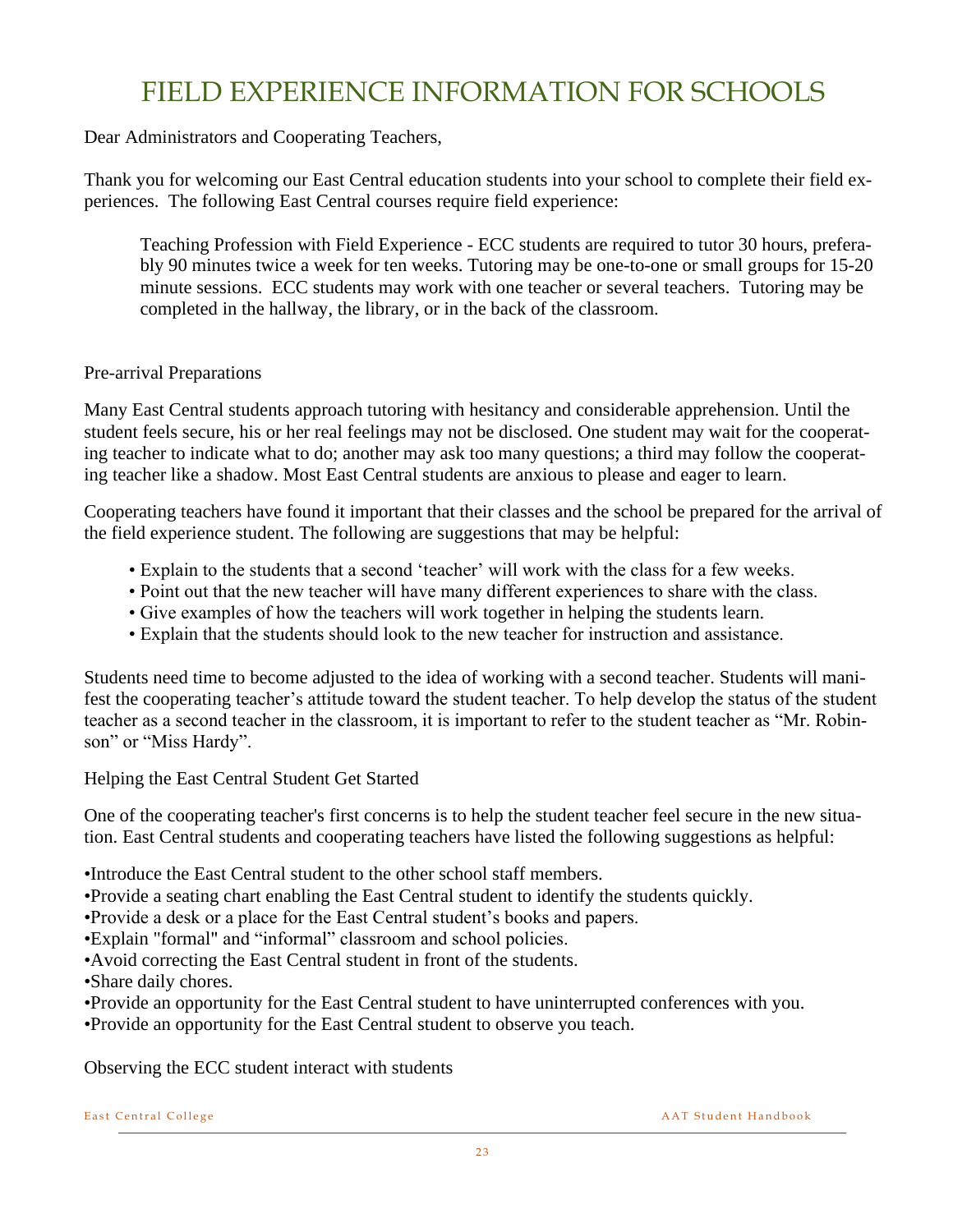Every teacher has a favored way of presenting an idea or concept, leading a discussion, motivating students, or handling discipline problems. The cooperating teacher may find it difficult to sit silently in the back of the room and watch an ECC student make mistakes or exercise what appears to be poor judgment working with students.

On the other hand, if the cooperating teacher interrupts, corrects and questions the ECC student in front of the class, the ECC student soon loses the opportunity to develop and maintain rapport with the students. This situation can usually be avoided if the cooperating teacher reviews the student teacher's plans prior to their implementation.

Unless the student teacher asks for help, it is generally best for the cooperating teacher to withhold suggestions or praise until after the class has been dismissed. Usually, it is a better learning experience for the student teacher to attempt to handle a difficult situation on his or her own until help can be provided on a more confidential basis. Written assessments of a student teacher's performance during a particular class period are especially helpful to the student.

Activities Related to Classroom Teaching

While the primary purpose of field experience is to provide an opportunity for the ECC student to learn to explore teaching, there should be an opportunity to experience as many aspects of the total teaching situation as time permits.

During the student teaching period, the ECC student may engage in as many of the following activities as possible:

- Observe teachers in a variety of academic disciplines.
- Seek supplementary materials that may be used to help present effective lessons -- books, models, charts, posters, filmstrips, community resources, etc.
- Provide help for a variety of students: the gifted, the learning disabled, those who have been absent, and those working on special projects.
- Discuss grading standards and grading problems with the cooperating teacher.
- Become acquainted with school resources.
- Become acquainted with duties and responsibilities of cooperating teacher.
- Attend staff meetings.
- Observe supervision of recess, lunch duty, and passing time in hallways.
- Observe how to use classroom equipment.
- Observe co-curricular and extra-curricular activities.

#### Field Experience Evaluation

The East Central student should recognize that the supervisory staff is interested in his or her development as a teacher. Any suggestions offered are intended to help further this development. At no other time in the preparation of a teacher is advice so diligently sought and gratefully received.

Although reflective self-analysis is an integral part of the field experience, East Central students want constructive feedback and may feel "short-changed" if advice is not forthcoming. Input on his or her performance is a vital concern.

#### Assessment Requirements

East Central College **East Central College** A A T Student Handbook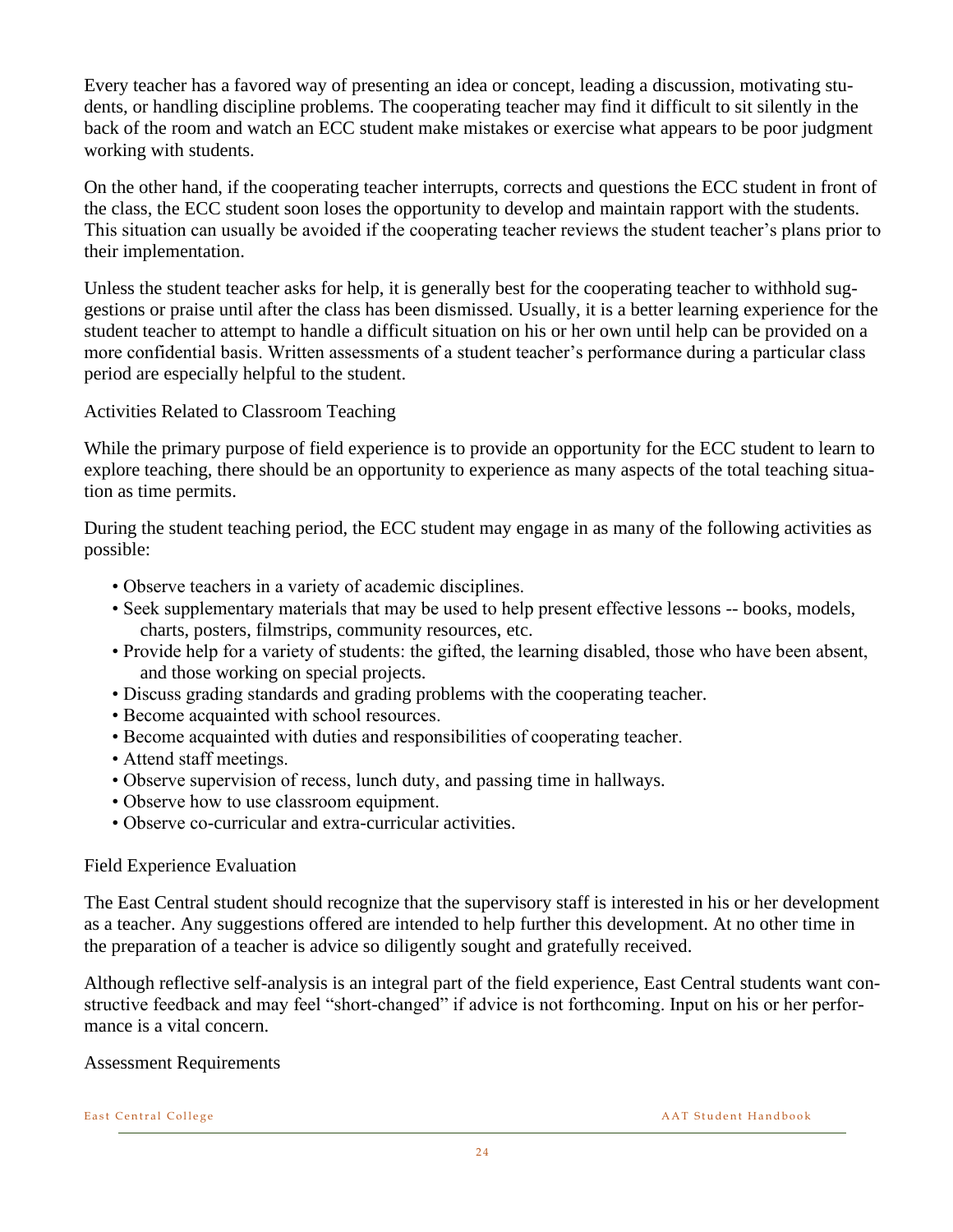Cooperating teachers will observe the ECC student throughout the field experience and be asked to provide feedback on the Teaching Observation Form. Cooperating teachers will also complete a Dispositions Assessment at mid-semester and end of student tutoring, share the results with the candidate and when possible the university supervisor. These evaluations will help determine a grade for student teaching. It will also help employers assess the potential of a prospective teacher.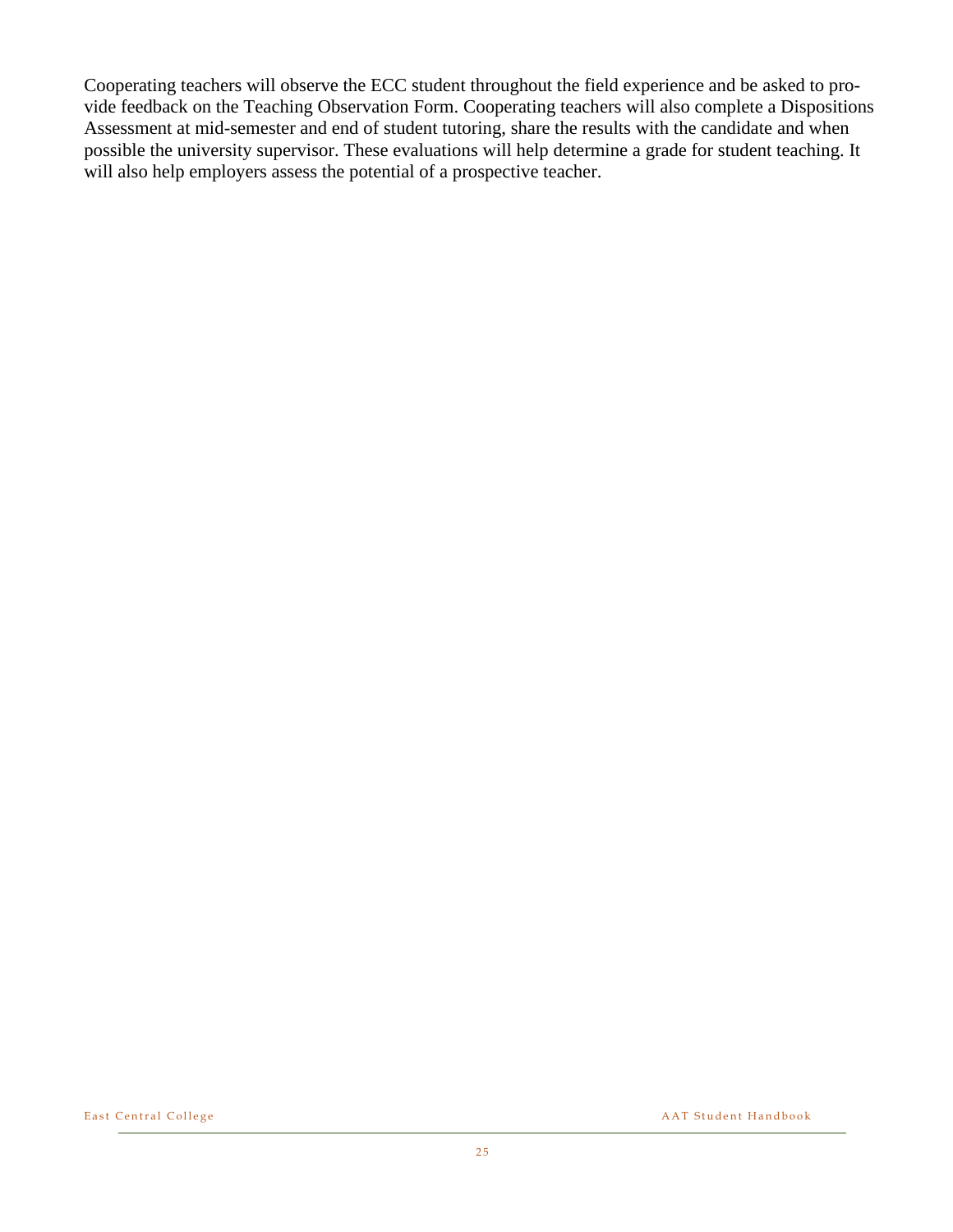|            | EAST CENTRAL COLLEGE  |                 |          |      |    |                 | Field Experience Log |                                  |
|------------|-----------------------|-----------------|----------|------|----|-----------------|----------------------|----------------------------------|
| ECC Class: |                       |                 |          |      |    |                 | Your Name:           | (printed) Your ID Number         |
| Semester   |                       |                 |          |      |    |                 | Hosting School Site: |                                  |
|            |                       |                 |          |      |    |                 |                      |                                  |
| Date       | Time In               | <b>Time Out</b> | $\rm _E$ | Elem | SM | S <sub>60</sub> | Teacher Observed     | Please Print   Teacher Signature |
|            |                       |                 |          |      |    |                 |                      |                                  |
|            |                       |                 |          |      |    |                 |                      |                                  |
|            |                       |                 |          |      |    |                 |                      |                                  |
|            |                       |                 |          |      |    |                 |                      |                                  |
|            |                       |                 |          |      |    |                 |                      |                                  |
|            |                       |                 |          |      |    |                 |                      |                                  |
|            |                       |                 |          |      |    |                 |                      |                                  |
|            |                       |                 |          |      |    |                 |                      |                                  |
|            |                       |                 |          |      |    |                 |                      |                                  |
|            |                       |                 |          |      |    |                 |                      |                                  |
|            |                       |                 |          |      |    |                 |                      |                                  |
|            |                       |                 |          |      |    |                 |                      |                                  |
|            |                       |                 |          |      |    |                 |                      |                                  |
|            |                       |                 |          |      |    |                 |                      |                                  |
|            |                       |                 |          |      |    |                 |                      |                                  |
|            |                       |                 |          |      |    |                 |                      |                                  |
|            |                       |                 |          |      |    |                 |                      |                                  |
|            |                       |                 |          |      |    |                 |                      |                                  |
|            |                       |                 |          |      |    |                 |                      |                                  |
|            | Total Hours Each Area |                 |          |      |    |                 |                      |                                  |